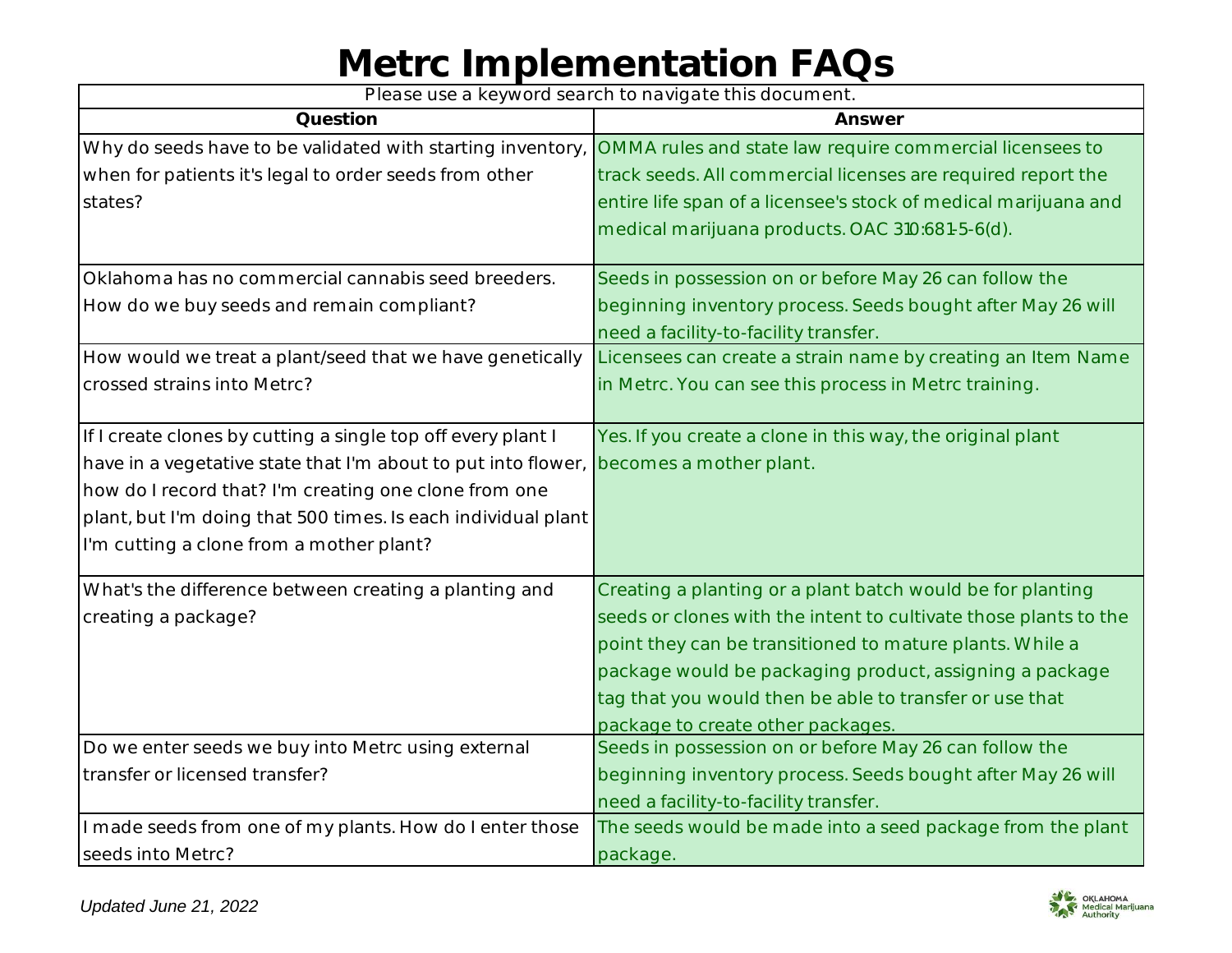| How to I tag clones in a way that the clone batch             | Select the mother plant and use the "Create Planting" button      |
|---------------------------------------------------------------|-------------------------------------------------------------------|
| corresponds to the mother plant?                              | to create a planting from a mother plant.                         |
| Does Metrc support clone sales?                               | Yes. Place the clones in a package, and the package is added      |
|                                                               | to a transfer.                                                    |
| Is there a time limit to the number of clones in an           |                                                                   |
| immature plant batch?                                         | No, there is no limit                                             |
| How do facilities track the chain of custody for clones and   |                                                                   |
| seeds?                                                        | Please see the Beginning Inventory Guide                          |
|                                                               | Stored seeds would be entered as Packages. Planted seeds are      |
| How are seeds entered into Metrc?                             | considered live, immature plant batch.                            |
| Can seeds or clones be transferred to a dispensary?           | Yes.                                                              |
| Because of Metrc, I may need to put my products in a box      | Due to HB 3019, packaging may be clear up to the point of sale,   |
| just to fit the tag. If the box is opaque, can the vial which | but must be placed into opaque packaging before leaving the       |
| holds capsules be clear?                                      | dispensary.                                                       |
|                                                               |                                                                   |
| Are we required to use a Metrc integrated scale when          | There's no requirement to use a Metrc integrated scale.           |
| referencing weight? Or can we use the scale we already        |                                                                   |
| have?                                                         |                                                                   |
| When is 90 days and 180 days from Feb. 25?                    | 90 days from Feb. 25 is May 26. 180 days from Feb. 25 is Aug. 24. |
|                                                               |                                                                   |
| Can I be Metrc compliant without using Metrc software?        | Licensees can use any software that integrates with the Metrc     |
|                                                               | statewide seed-to-sale inventory tracking system, as long as      |
|                                                               | the inventory is properly tagged with Metrc RFID tags.            |
| In Metrc, will OMMA be able to know that a certain            | Metrc will track sales, including to the patient making the       |
| product has been purchased by a patient?                      | purchase. But OMMA will not be tracking sales on the patient      |
|                                                               | level. OMMA is using the seed-to-sale tracking system to help     |
|                                                               | with commercial licensee compliance, to monitor industry          |
|                                                               | data trends and other issues on the commercial side.              |
|                                                               |                                                                   |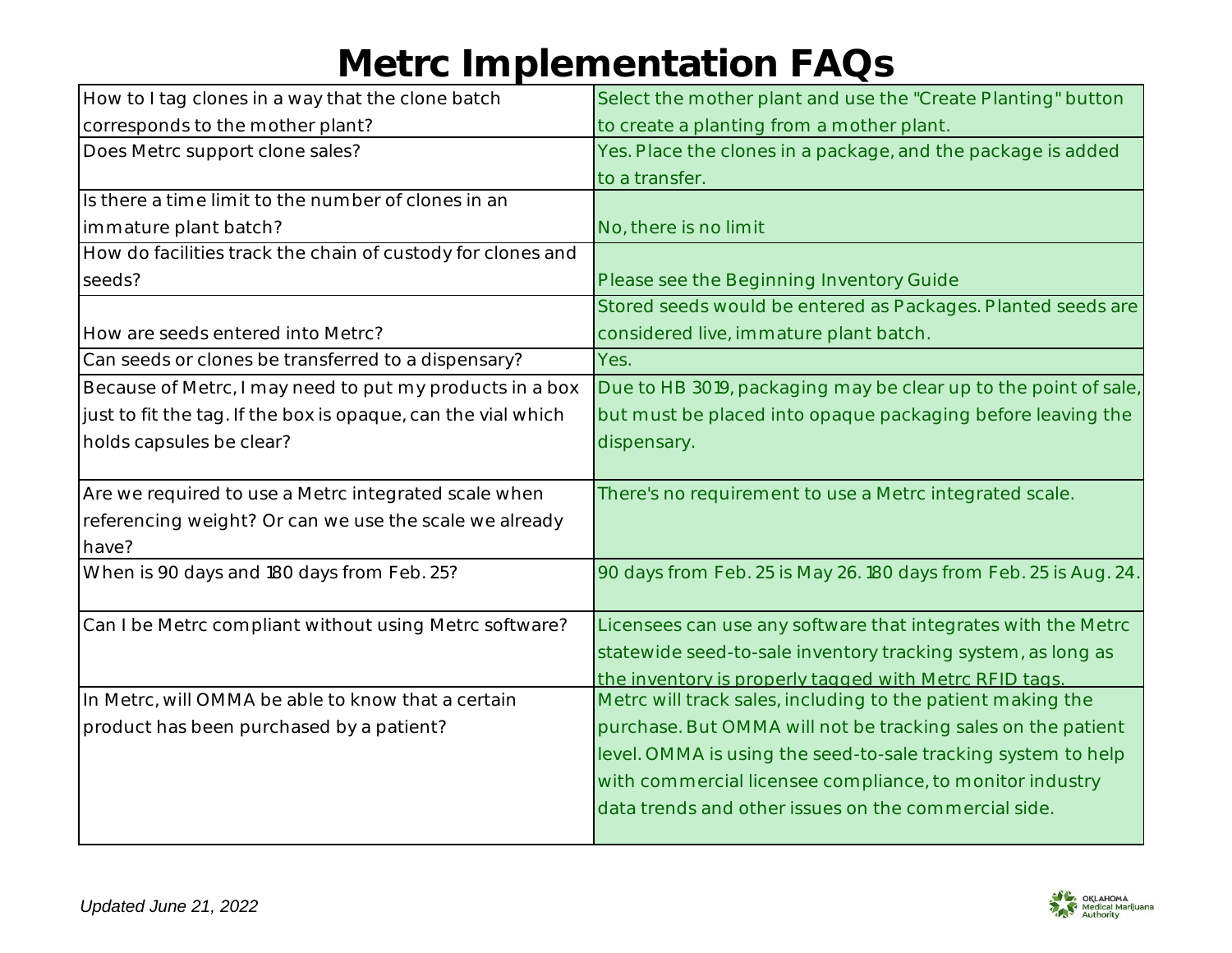| What are the consequences for licensees that are not fully | Violations are subject to disciplinary action.                   |
|------------------------------------------------------------|------------------------------------------------------------------|
| Metrc compliant by May 26?                                 |                                                                  |
| We aren't operational. Are we required to be Metrc-        | Yes.                                                             |
| compliant by the May 26 deadline?                          |                                                                  |
|                                                            | Additives and ingredients are not required to be entered into    |
| Are additives required to be entered into Metrc?           | Metrc.                                                           |
|                                                            |                                                                  |
|                                                            | Raw plant material sold to dispensary: 15 pounds                 |
|                                                            | Raw plant material sold to processor for processing: 50 pounds   |
|                                                            | Concentrates/extracts: 4L or 9 pounds                            |
| What is the total package weight that can be transferred?  | Infused products: 1000g THC                                      |
| Does the package tag go with the front stock or back       | The most common way dispensaries operate is to keep the top      |
| stock at a dispensary?                                     | half of the package tag with the back stock, and the bottom      |
|                                                            | half of the package tag in front so it can be scanned for retail |
|                                                            | sales associated with that wholesale package.                    |
|                                                            |                                                                  |
| Can licensees upload existing untagged inventory into      | Commercial licensees may tag and import existing untagged        |
| Metrc so it can be sold after May 26 or Aug. 25?           | inventory into Metrc as beginning inventory. This must be        |
|                                                            | completed by May 26.                                             |
| How do I set up tagging for a dispensary?                  | Instructions for setting up tagging will be covered during the   |
|                                                            | required Metrc training. Directions are also included in the     |
|                                                            | <b>Beginning Inventory Guide.</b>                                |
| After May 26, can dispensaries take untagged inventory     | No. Anything untagged on May 27 stays untagged and must          |
| and bring them into Metrc using the beginning inventory    | be sold or legally disposed of (or have arrangements made for    |
| process?                                                   | its disposal) by Aug. 24.                                        |
| Can a dispensary tag all of our untagged products that     | Yes, as part of the beginning inventory process.                 |
| come in on or before May 26?                               |                                                                  |
| How do dispensaries sell untagged products May 27          | Dispensaries will use Metrc to sell the untagged products as an  |
| through Aug. 24?                                           | external transfer.                                               |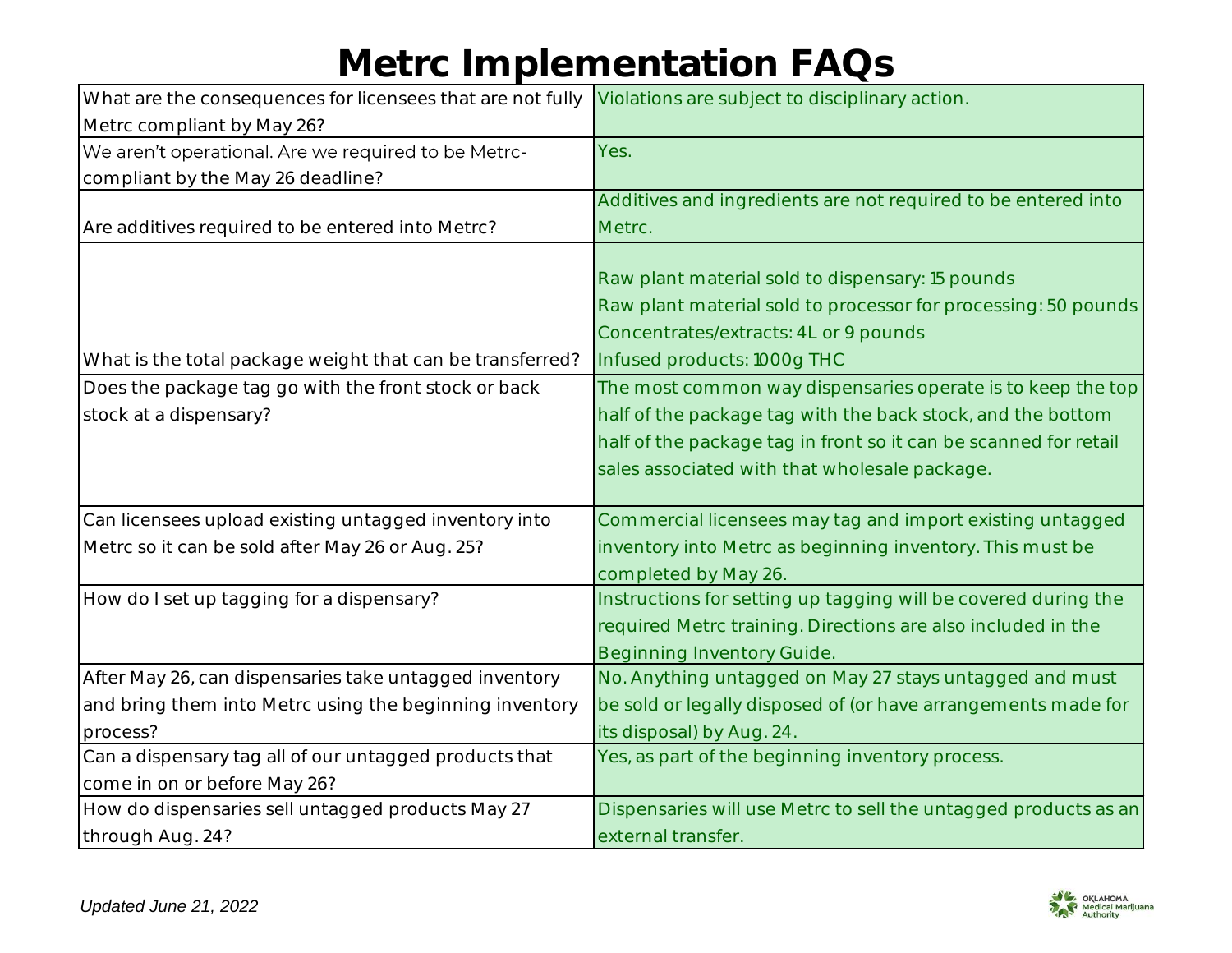|                                                              | Do dispensaries need to buy their own Metrc tags for retail Dispensaries don't need package tags for retail product sales |
|--------------------------------------------------------------|---------------------------------------------------------------------------------------------------------------------------|
| products?                                                    | to licensed patients. But dispensaries would need Metrc RFID                                                              |
|                                                              | package tags if they transfer or sell the products to another                                                             |
|                                                              | dispensary.                                                                                                               |
| Do dispensaries need their own package tags for products     | No. Dispensaries only need their own package tags if they                                                                 |
| received from a processor or grower?                         | create new packages for transfer to another licensee.                                                                     |
| Can dispensaries create wholesale transfers to other         | Yes.                                                                                                                      |
| licensees?                                                   |                                                                                                                           |
| How do we enter patients into Metrc and check the            | Select the Patient Status Lookup on the toolbar to verify an                                                              |
| patient limits?                                              | active/inactive status for patients and caregivers.                                                                       |
| Is there an issue with back-dating external transfers to     | Licensees need to use the Beginning Inventory process to get                                                              |
| reflect plants that were grown and harvested before we       | their current inventory into Metrc on or before May 26.                                                                   |
| started using Metrc?                                         |                                                                                                                           |
| When we're in the state of vegetative and flowering and      | You don't have to weigh waste by plant. You can create a                                                                  |
| trimming leaves, do we weigh it on a daily basis for the     | waste package (with a Metrc package tag) and fill it with waste                                                           |
| whole location, or for individual plants?                    | until its full.                                                                                                           |
| If a strain gets mixed and isn't noticed until the flowering | Licensees can create a strain name by creating an Item Name                                                               |
| stage, are you able to change the strain name with the       | in Metrc. You can see this process in Metrc training. Contact                                                             |
| same plant ID number?                                        | Metrc if you have questions.                                                                                              |
| Do you recommend daily adjustments for drying, or one        | This is a business choice.                                                                                                |
| single adjustment at the end of the batch?                   |                                                                                                                           |
|                                                              |                                                                                                                           |
| How do you input fresh frozen for testing or transfer? How   | You create a batch, and then create a lab sample (test                                                                    |
| do you send material out wet?                                | package) from that batch. There is a Metrc product category                                                               |
|                                                              | for a wet, whole plant.                                                                                                   |
| How do we register unbucked, mature plants that are          | Use external transfers as part of the Beginning Inventory                                                                 |
| already dried and still in our facility?                     | process.                                                                                                                  |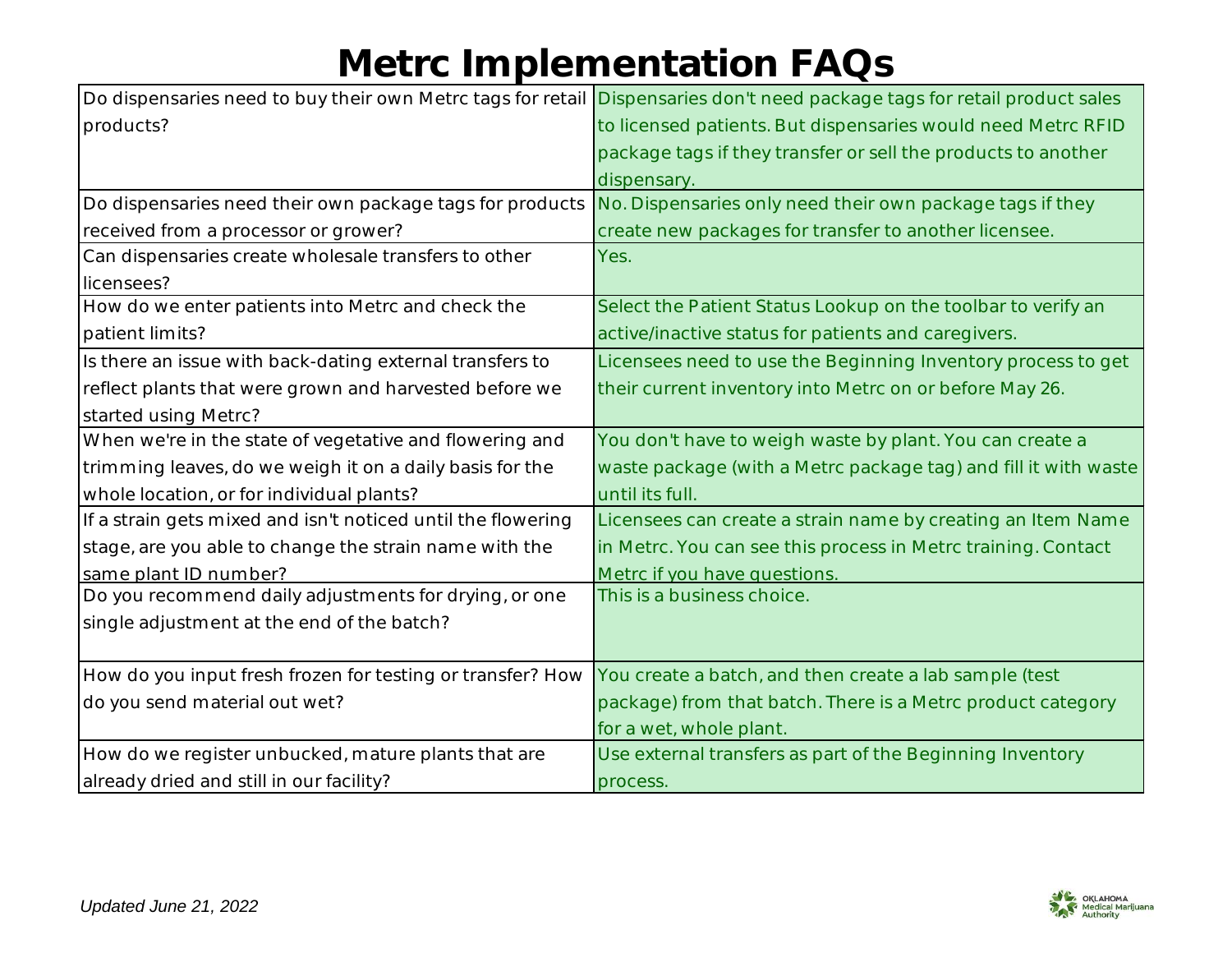| Do you manicure harvest to create a plant from a mother    | Just click on the mother plant so that it is highlighted and         |
|------------------------------------------------------------|----------------------------------------------------------------------|
| plant, or just create planting to select mother plant?     | then click on the Create Planting button.                            |
|                                                            |                                                                      |
| For a harvest, do you use wet weight or dry?               | For harvests, use wet weight.                                        |
| Are growers able to add strains after the May 26 deadline? | Yes.                                                                 |
|                                                            |                                                                      |
| I am a grower who intends to keep flower in storage for    | Flower stored for curing will remain in the harvest until curing     |
| about a month before selling it. In which Metrc category   | is complete. Then, you package the harvest and apply a               |
| should the product be placed? On-hand? Harvest?            | package tag.                                                         |
| What is a viable plant age to require a Metrc tag?         | When the plant becomes able to support the weight of the             |
|                                                            | RFID tag, the RFID tag shall be securely fastened to a lower         |
|                                                            | supporting branch. The RFID tag shall remain affixed for the         |
|                                                            | entire life of the plant until disposal. Prior to a plant reaching a |
|                                                            | point where it is able to support the weight of the RFID tag         |
|                                                            | and attachment strap, the RFID tag may be securely fastened          |
|                                                            | to the stalk or other similarly situated position approved by        |
|                                                            | $\bigcap$ MA $\bigcap$                                               |
| We grow plants but sell them before the flowering stage.   | Yes. Packages can be transferred from one licensee to another.       |
| Can we keep the plants in a package tag and transfer to    | Then, the licensee that bought the package of plants would           |
| the buyer as a new package with the quantity that they     | need to use new Metrc RFID plant tags of their own on each           |
| bought?                                                    | plant.                                                               |
| When we harvest the flowers, what do we do with the        | Each harvest batch gets its own Metrc RFID package tag.              |
| RFID plant tags? Do they go with the harvest batch?        |                                                                      |
| If we sell plants to a different grow, are they allowed to | Plant tags don't transfer from one licensee to another. The          |
| keep our tags on the plants while they flower them out?    | plants sold would be put into a package with its own Metrc           |
| Or will the plants need new tags?                          | RFID package tag, which can be transferred between                   |
|                                                            | licensees. The licensee that bought the package of plants            |
|                                                            | would need to use new Metrc RFID plant tags of their own on          |
|                                                            | each plant.                                                          |

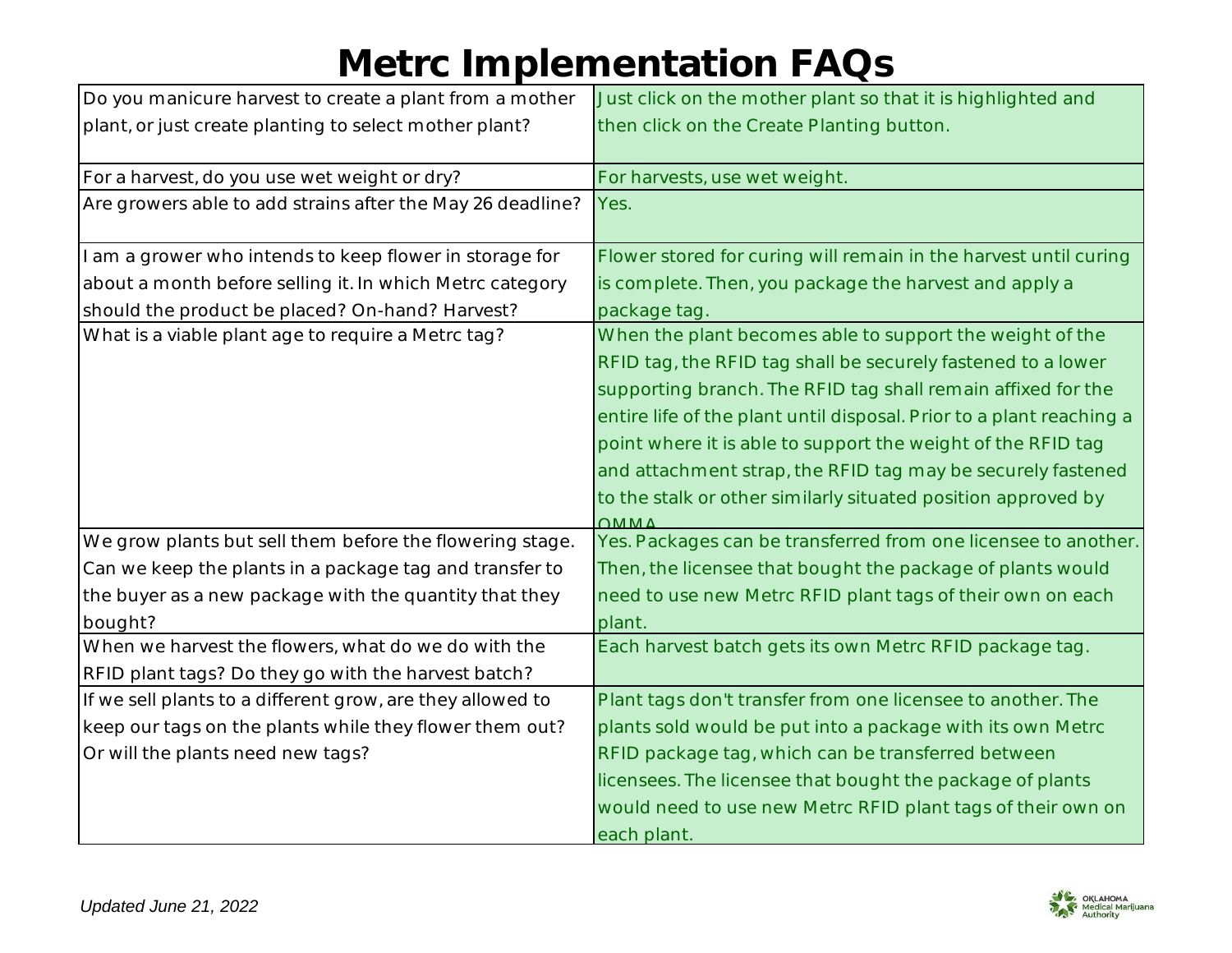| Will the plant tag need to stay with the plants while                                                                | The tags must stay with the plant.                                 |
|----------------------------------------------------------------------------------------------------------------------|--------------------------------------------------------------------|
| drying?                                                                                                              |                                                                    |
|                                                                                                                      | They can create a new strain showing the cross pollination         |
|                                                                                                                      | (blue dream x purple kush) and then pull from one mother as        |
|                                                                                                                      | one will be the father and one the mother. They pull from the      |
|                                                                                                                      | mother to create this strain in immature. At that point, they      |
|                                                                                                                      | can package it up to hold or leave it in immature if they want     |
|                                                                                                                      | to plant it. They could edit the strain to name it what they       |
|                                                                                                                      | wish. The strain name will have the history showing the cross      |
| How do cultivators show a cross-pollinated new strain?                                                               | pollination.                                                       |
|                                                                                                                      | Your end-of-day inventory must match Metrc. For example, if a      |
|                                                                                                                      | grower is harvesting a strain and it takes two days to complete,   |
| Can I wait to create my harvest batch until the entire strain the grower would create a batch each day for what they |                                                                    |
| is harvested, which might take several days?                                                                         | harvested.                                                         |
|                                                                                                                      |                                                                    |
| Is it required to enter the strain name as the harvest batch                                                         | No, it is not required. For best practice, you should include the  |
| name?                                                                                                                | strain name and date of harvest in the harvest batch name.         |
|                                                                                                                      | The only constraint is what you can harvest in a 24-hour period    |
| Is there a maximum amount of plants in a harvest batch?                                                              | to match the end-of-day inventory in Metrc.                        |
|                                                                                                                      |                                                                    |
| What's the difference between medical marijuana waste                                                                | If it has waste that's considered medical marijuana waste, it      |
| and waste?                                                                                                           | must be disposed of by the standards for medical marijuana         |
|                                                                                                                      | waste (in short, transferred in Metrc to a licensed waste facility |
|                                                                                                                      | for disposal). It it's non-medical marijuana waste, it can be      |
|                                                                                                                      | disposed of by those standards (in short, by an approved           |
|                                                                                                                      | method and using a proper waste log).                              |

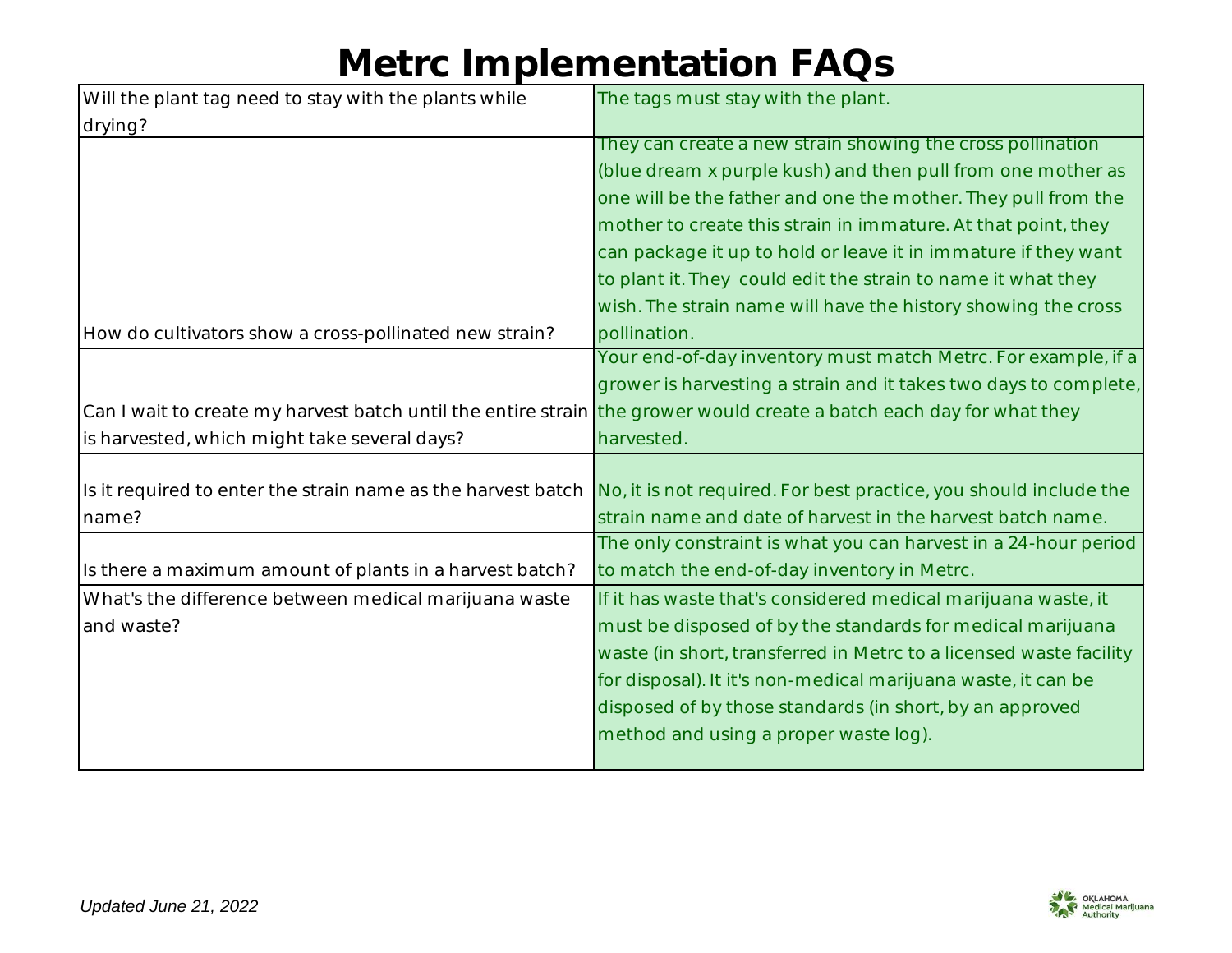| How do we record waste when we destroy the waste in         | If it has waste that's considered medical marijuana waste, it      |
|-------------------------------------------------------------|--------------------------------------------------------------------|
| the same location?                                          | must be disposed of by the standards for medical marijuana         |
|                                                             | waste (in short, transferred in Metrc to a licensed waste facility |
|                                                             | for disposal). It it's non-medical marijuana waste, it can be      |
|                                                             | disposed of by those standards (in short, by an approved           |
|                                                             | method and using a proper waste log).                              |
|                                                             | If you are beyond the 48-hour correction window, you would         |
| If I report the wrong date for harvest, do I need to remake | need to remake the harvest and send a ticket to Metrc              |
| the harvest? Do I need to notify OMMA?                      | support.                                                           |
|                                                             |                                                                    |
|                                                             | It is strongly recommended that you use the harvest scheduler      |
| Is the harvest scheduler required?                          | to notify OMMA when you will be harvesting each batch.             |
| What's the procedure for a product that's not on the drop-  | Contact Metrc if you have questions about this process.            |
| down list?                                                  |                                                                    |
| So your starting inventory is a raw bulk concentrate which  | Check the Oklahoma State Supplemental Guide for full details.      |
| you assign batch package number, correct?                   | You can find it in Metrc when you log in.                          |
| If we are defoliating fan leaves, do we put the weight as   | Fan leaves are not included in OMMA's definition of medical        |
| zero?                                                       | marijuana waste, and it's not entered into Metrc. They can be      |
|                                                             | disposed of by burning, incineration, burying, mulching,           |
|                                                             | composting or any other technique approved by DEQ. You             |
|                                                             | must keep a waste disposal log. [See: OAC 310:681-1-4, OAC         |
|                                                             | 310.6815.10(h)                                                     |
| For item categories, in which category do we add the        | OMMA doesn't track non-cannabis ingredients.                       |
| flavor terpenes (non-cannabis)?                             |                                                                    |

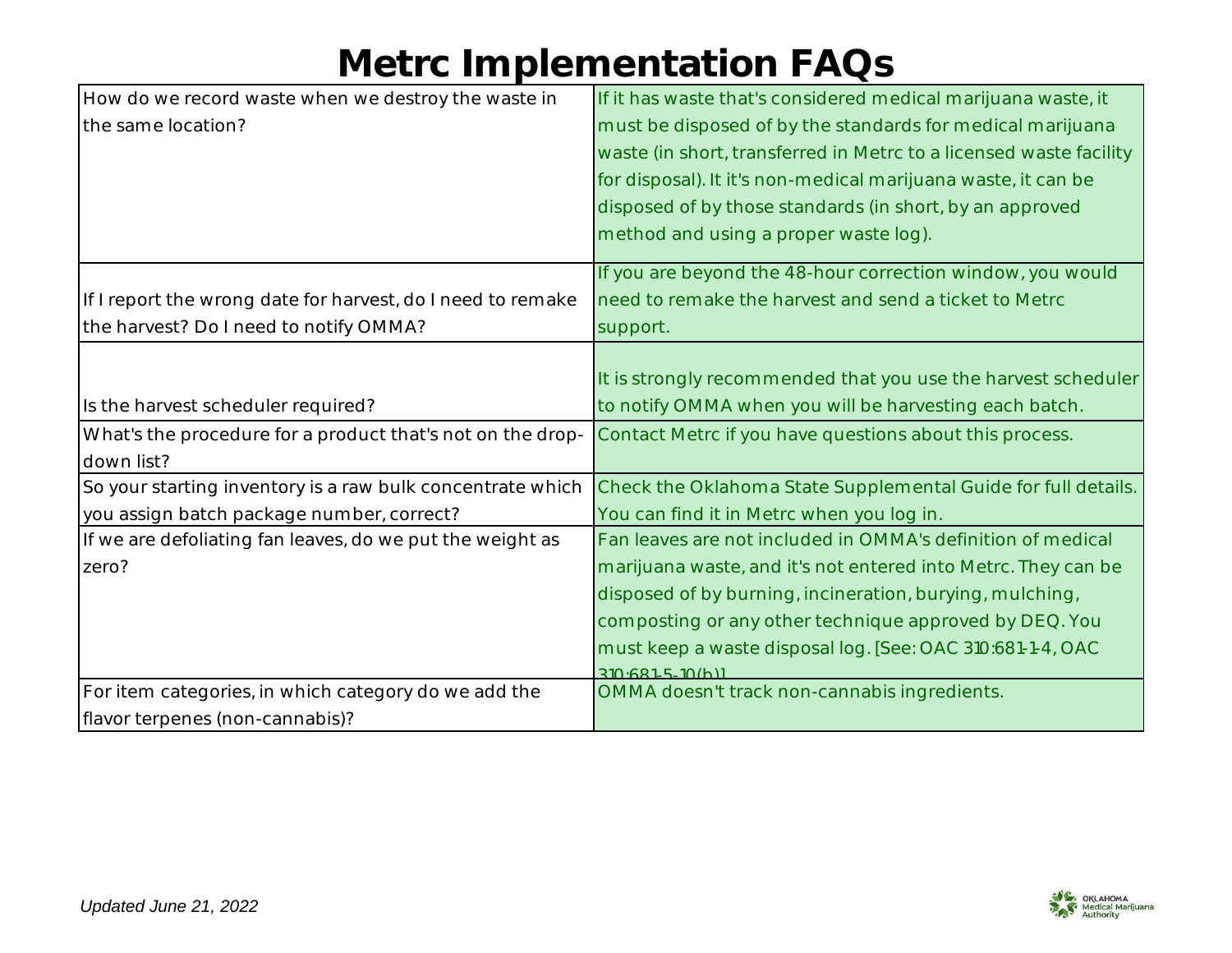| Some processors convert shake into pre-rolls. But Metrc    | For pre-rolls, treat shake as flower.                           |
|------------------------------------------------------------|-----------------------------------------------------------------|
| only has a "flower pre-roll" inventory type. So should a   |                                                                 |
| flower pre-roll be created from shake? Or will you add     |                                                                 |
| "shake pre-roll" as a category? Or drop the word "flower"  |                                                                 |
| from the category entirely and just call it pre-roll?      |                                                                 |
|                                                            |                                                                 |
| When you enter an edible example, where do you put the     | The processor's package tag information should have this        |
| weight in ounces and the THC amount?                       | information.                                                    |
|                                                            |                                                                 |
| Do we have to record additives in Metrc?                   | No.                                                             |
| Can I show zero inventory in Metrc?                        | Businesses reporting zero inventory will need to continue       |
|                                                            | submitting monthly reports in the current system until zero     |
|                                                            | inventory reporting is available in Metrc.                      |
| Are we allowed to handwrite tags to keep with our curing   |                                                                 |
| manicure batch?                                            | Yes. All writing must be legible.                               |
| What does Item Name mean?                                  | Item Name describes what's in the package.                      |
| When creating beginning inventory via external transfers,  | You'll assign the package tag when receiving the package, but   |
| will the tag number be automatically assigned based on     | yes the system automatically applies the next numerical tag.    |
| the tags I've ordered?                                     |                                                                 |
| Our business name has an ampersand in it. As a result, our | Metrc and our licensing vendor are aware of this issue. The     |
| name doesn't show up when someone searches us for          | licensing vendor is working to fix it. In the meantime, Metrc   |
| transfers. Can you correct our name?                       | recommends licensees experiencing this problem instruct         |
|                                                            | other licensees to search by facility license number. We're     |
|                                                            | sorry about this problem, and we hope to have it resolved as    |
|                                                            | soon as we can.                                                 |
| How do I sign up for Metrc?                                | Begin the process to sign up for Metrc by registering for a New |
|                                                            | Business Webinar on Metrc's web page for Oklahoma:              |
|                                                            | Metrc.com/partner/Oklahoma                                      |

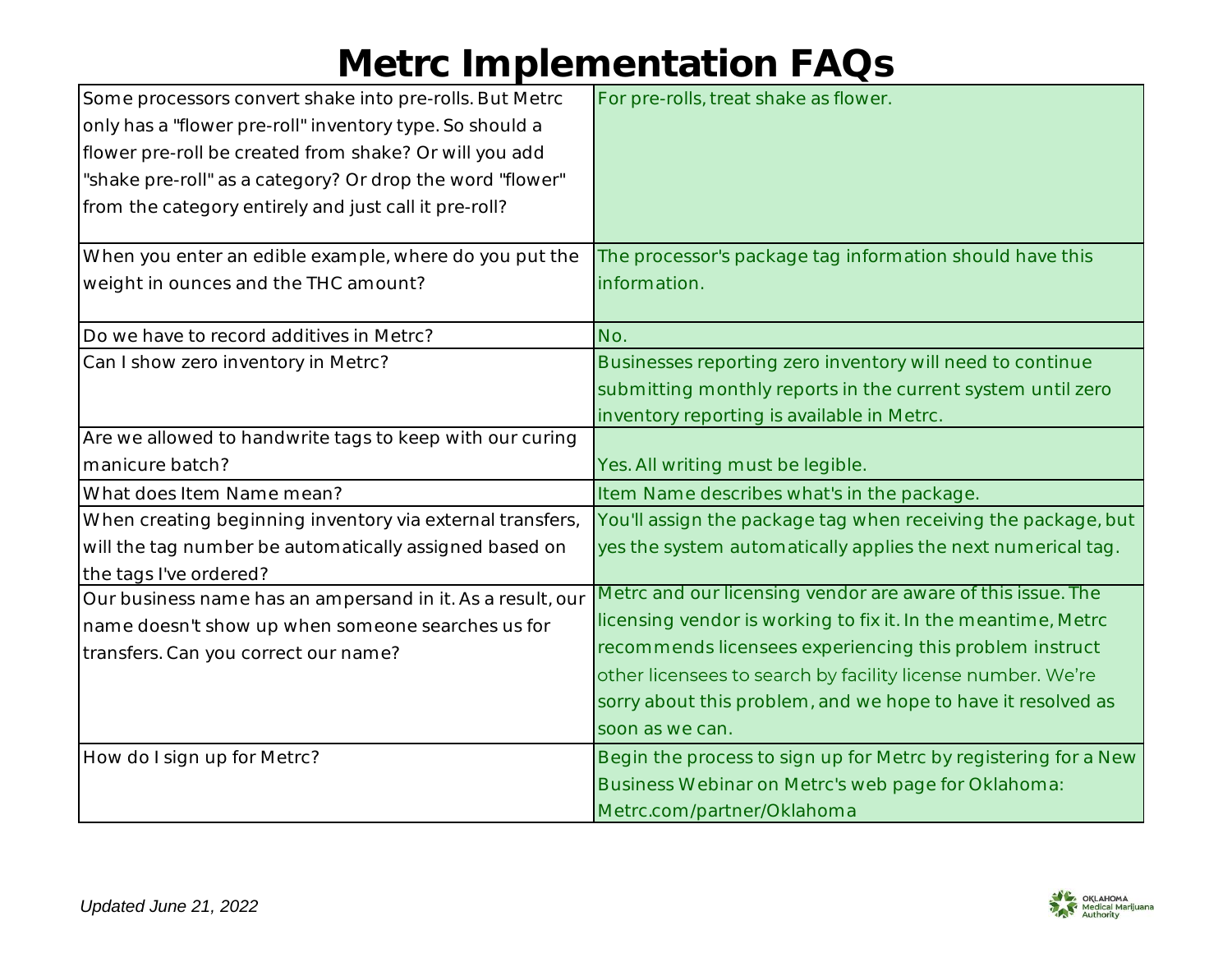| Is there a guide or checklist to make sure we are correctly  | Begin the process to sign up for Metrc by registering for a New  |
|--------------------------------------------------------------|------------------------------------------------------------------|
| running Metrc?                                               | Business Webinar on Metrc's web page for Oklahoma:               |
|                                                              | Metrc.com/partner/Oklahoma. That training shows each             |
|                                                              | licensee what they're required to know before they begin to      |
|                                                              | use Metrc. Metrc also offers additional training opportunities   |
|                                                              | online.                                                          |
| Does every employee need their own Metrc login?              | Every employee who has any responsibility for entering           |
|                                                              | information or recording transactions in Metrc needs a Metrc     |
|                                                              | login.                                                           |
| Metrc says they can't find our license.                      | If Metrc is unable to find your license, request a ticket number |
|                                                              | from Metrc Support. Then send an email to                        |
|                                                              | OMMACompliance@ok.gov with the licensee's name, the              |
|                                                              | business name, the business license number and the Metrc         |
|                                                              | ticket number. Our vendors are working on a permanent            |
|                                                              | solution to this problem, but in the meantime, we can help       |
|                                                              | troubleshoot and potentially fix it manually. We encourage you   |
|                                                              | to continue checking the seed-to-sale page on our website for    |
|                                                              | updates on the Metrc implementation.                             |
|                                                              | https://oklahoma.gov/omma/seed-to-sale.html                      |
| My license is in renewal, but past its expiration date. I am | If Metrc is unable to find your license, request a ticket number |
| locked out of Metrc. Metrc and the OMMA Call Center said     | from Metrc Support. Then send an email to                        |
| I need to send an email to Compliance or Licensing to        | OMMACompliance@ok.gov with the licensee's name, the              |
| unlock my account. Can you help?                             | business name, the business license number and the Metrc         |
|                                                              | ticket number. Our vendors are working on a permanent            |
|                                                              | solution to this problem, but in the meantime, we can help       |
|                                                              | troubleshoot and potentially fix it manually. We encourage you   |
|                                                              | to continue checking the seed-to-sale page on our website for    |
|                                                              | updates on the Metrc implementation.                             |
|                                                              | Oklahoma.gov/omma/seed-to-sale.html                              |

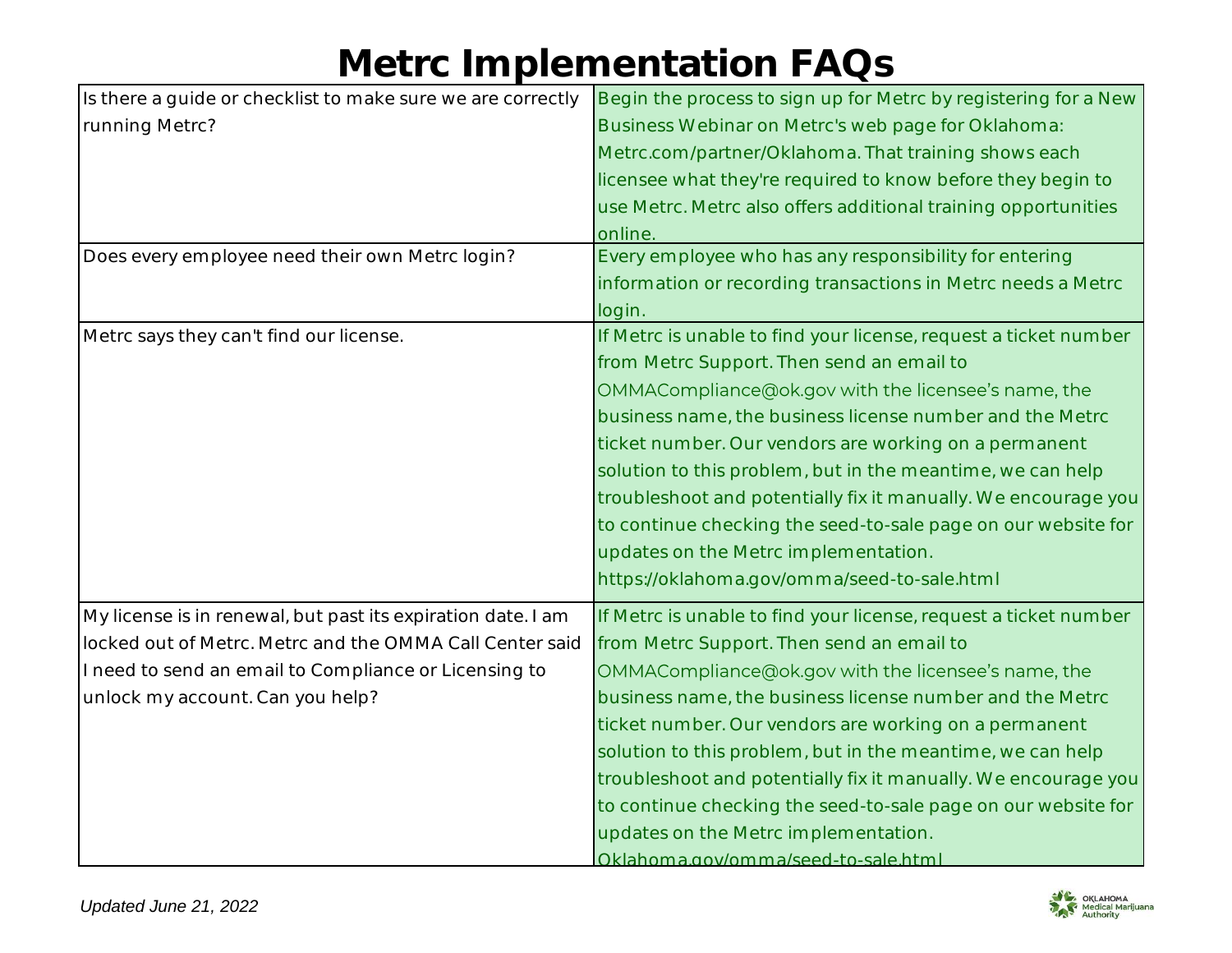| We don't have employees, only partners/owners. Do they       | Metrc requires anyone who is using Metrc to have their own      |
|--------------------------------------------------------------|-----------------------------------------------------------------|
| need to be listed as employees in Metrc?                     | username.                                                       |
| Do people who have already completed Metrc training          | No. Licensees only have to take the required training once. But |
| need to take it again?                                       | you can take it again, or take additional training if you want. |
| Metrc said no existing dispensary inventory can be           | This would be classified as beginning inventory. Please review  |
| included in the Metrc rollout. Is that true?                 | the beginning inventory guide on our seed-to-sale webpage.      |
| Can people who turned off Metrc integration still use their  | Yes.                                                            |
| existing accounts and existing Metrc tags?                   |                                                                 |
| Is there a book or set of step-by-step instructions to enter | Yes. Metrc has a user manual and a supplemental for             |
| data?                                                        | Oklahoma that will help set up your account.                    |
| Why is there no "Search" function to find packages or        | There are many search and filter functions in the Metrc         |
| items in Metrc?                                              | software. The three dots on the column headers allow you to     |
|                                                              | filter each column for whatever keyword you are looking for.    |
|                                                              | You can also sort your columns and add or remove columns by     |
|                                                              | clicking on those three buttons. It's customizable.             |
| Are Metrc rags recyclable?                                   | Yes.                                                            |
| Does Metrc have a mobile app?                                | Metrc is working on a mobile app.                               |
| Are there consultants available to help with Metrc and       | Metrc doesn't certify any consultants, but you can reach out to |
| other organizational aspects of implementation?              | Metrc Support.                                                  |
| What's the difference between Metrc Learn and Bridge?        | Bridge is the software we use to offer Metrc Learn.             |

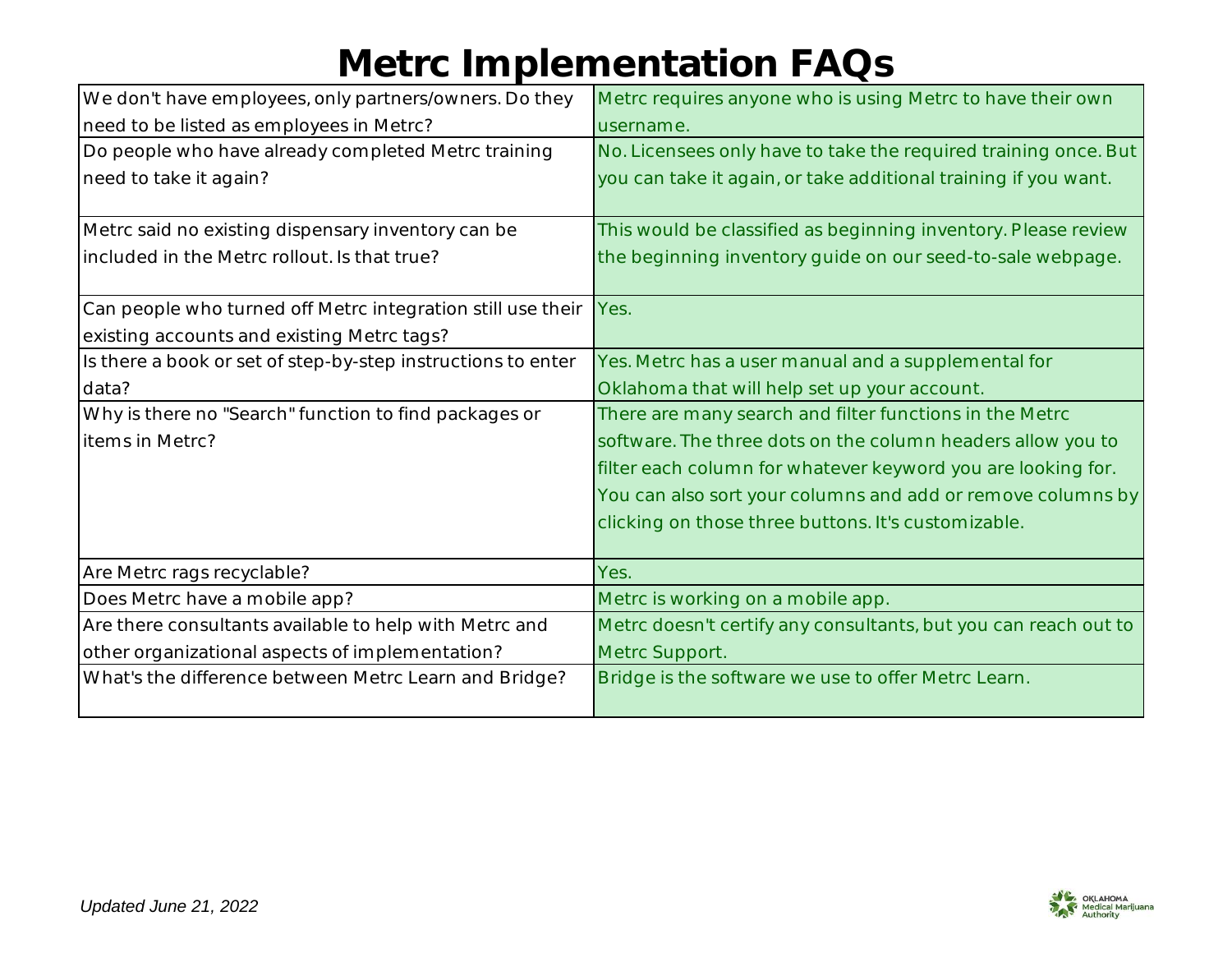|                                                             | We started onboarding to Metrc in 2021, but stopped when Use the Beginning Inventory guide on our website's seed-to- |
|-------------------------------------------------------------|----------------------------------------------------------------------------------------------------------------------|
| the temporary restraining order was in place. We did not    | sale page -- it outlines a process to adjust to zero any packages                                                    |
| realize one transaction took place while we stopped using   | that were sold and not recorded into Metrc.                                                                          |
| Metrc, so we have a product from 2021 showing in our        | https://oklahoma.gov/omma/seed-to-sale.html                                                                          |
| Metrc inventory that we already sold. Metrc will not delete |                                                                                                                      |
| the inventory but we already sold it. How do we clear it?   |                                                                                                                      |
|                                                             |                                                                                                                      |
| I have more than one business license, so I need more       | Owners/administrators with more than one license don't have                                                          |
| than one Metrc account. But the same person is the owner    | to take the training more than once. After you take the                                                              |
| or key administrator. Does that person need to take the     | required training and contact Metrc Support for login                                                                |
| New Business training for each license?                     | credentials, you can use the same login for multiple licenses.                                                       |
|                                                             |                                                                                                                      |
| Is the user ID going to be the same as it was last year?    | Metrc still uses last name and birth date.                                                                           |
| Specifically last name and month/year of birth?             |                                                                                                                      |
|                                                             |                                                                                                                      |
|                                                             | OMMA does not regulate CBD/Hemp or CBD/Hemp products                                                                 |
| How are CBD/Hemp items brought into Metrc?                  | or derivatives. They will not be brought into Metrc.                                                                 |
|                                                             | The owner is not required to be the key administrator,                                                               |
|                                                             | however, there must be a key administrator on the account.                                                           |
|                                                             | The owner can appoint an employee to be the key admin.                                                               |
|                                                             | Both the owner and key admin (if not the owner) must be                                                              |
| Are owners required to be the key admin or can they         | credentialed in the system. The owner is accountable for all                                                         |
| appoint another employee?                                   | actions by employees using the system.                                                                               |
| Will there be more selection for Oklahoma sales than        | Use the patient selection for any patient -- adult, minor, out-of-                                                   |
| patient or caregiver? We previously had to report sales to  | state, etc.                                                                                                          |
| minor and temporary patients.                               |                                                                                                                      |

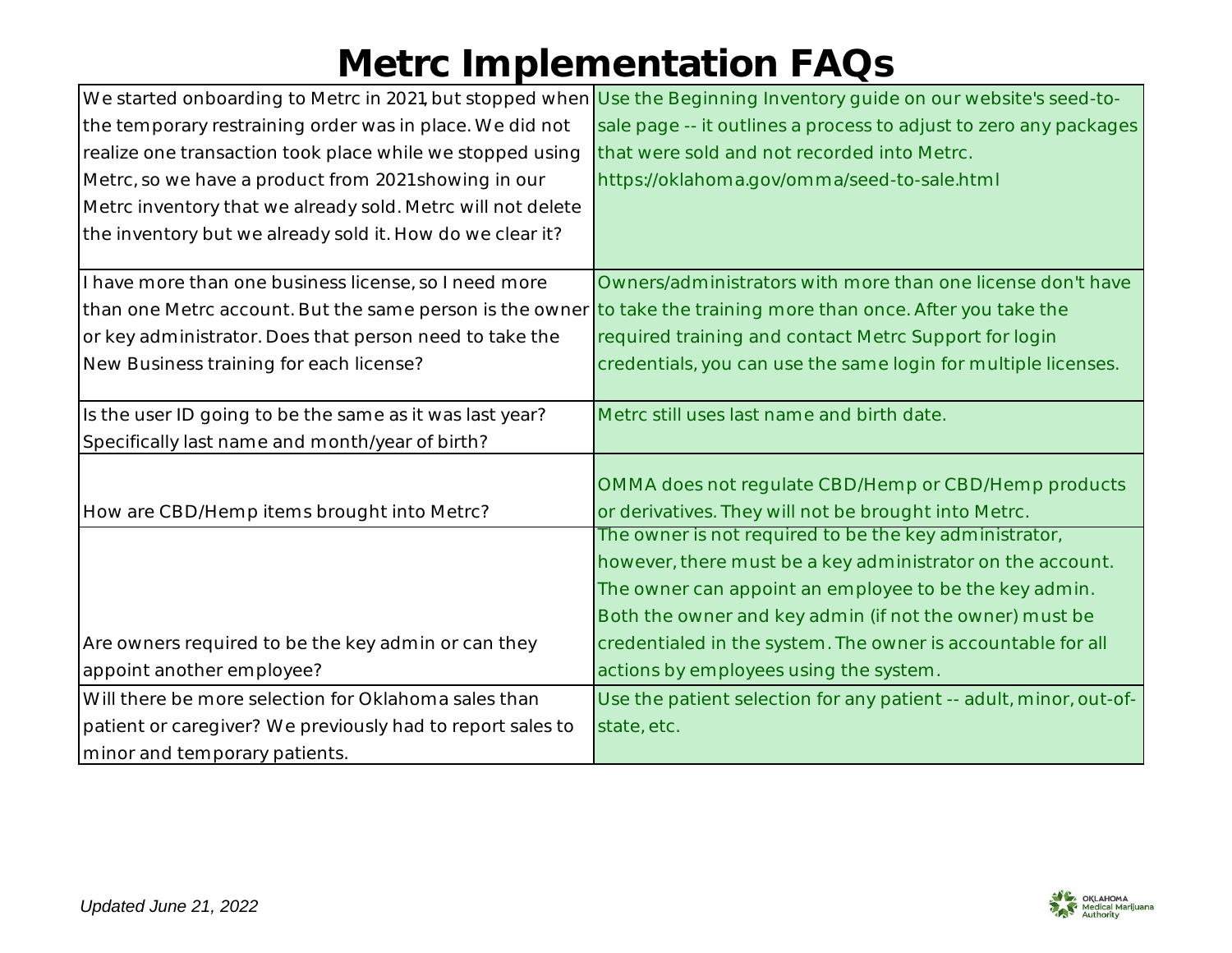| Will licensees need to submit monthly reports after May | All commercial licensees must continue using the OMMA           |
|---------------------------------------------------------|-----------------------------------------------------------------|
| 26?                                                     | Monthly Reporting Template for activity through May 31. The     |
|                                                         | last template with activity through May 31 is due June 15.      |
|                                                         | Dispensaries must continue using the OMMA Monthly               |
|                                                         | Reporting Template for any untagged commercial activity         |
|                                                         | from June 1 through Aug. 24. Metrc will meet the monthly        |
|                                                         | reporting requirements and the template is no longer            |
|                                                         | necessary for all tagged sales and waste disposal after May 31. |
|                                                         |                                                                 |
| Will Metrc capture price of products sold?              | Our rules and regulations require the state inventory tracking  |
|                                                         | system to track the total amount spent in each transaction.     |
|                                                         | Metrc is working to ensure this happens.                        |
| How does one company navigate through Metrc when        | Follow the process in our Beginning Inventory guide for         |
| another company is not?                                 | External Transfers for activity involving non-tagged products   |
|                                                         | through May 26. After the May 26 deadline, every business       |
|                                                         | must be fully compliant with Metrc. The Beginning Inventory     |
|                                                         | guide is on our website's seed to sale page.                    |
|                                                         | https://oklahoma.gov/omma/seed-to-sale.html                     |
| Will Metrc include tax reporting?                       | Metrc does not include tax reporting to the Oklahoma Tax        |
|                                                         | Commission. Businesses should continue reporting taxes as       |
|                                                         | normal.                                                         |
| Can an SQL be run through your reporting?               | The reports are preformatted. They can be downloaded into       |
|                                                         | Excel, and then the data can be manipulated as needed, but      |
|                                                         | the reports themselves are structured.                          |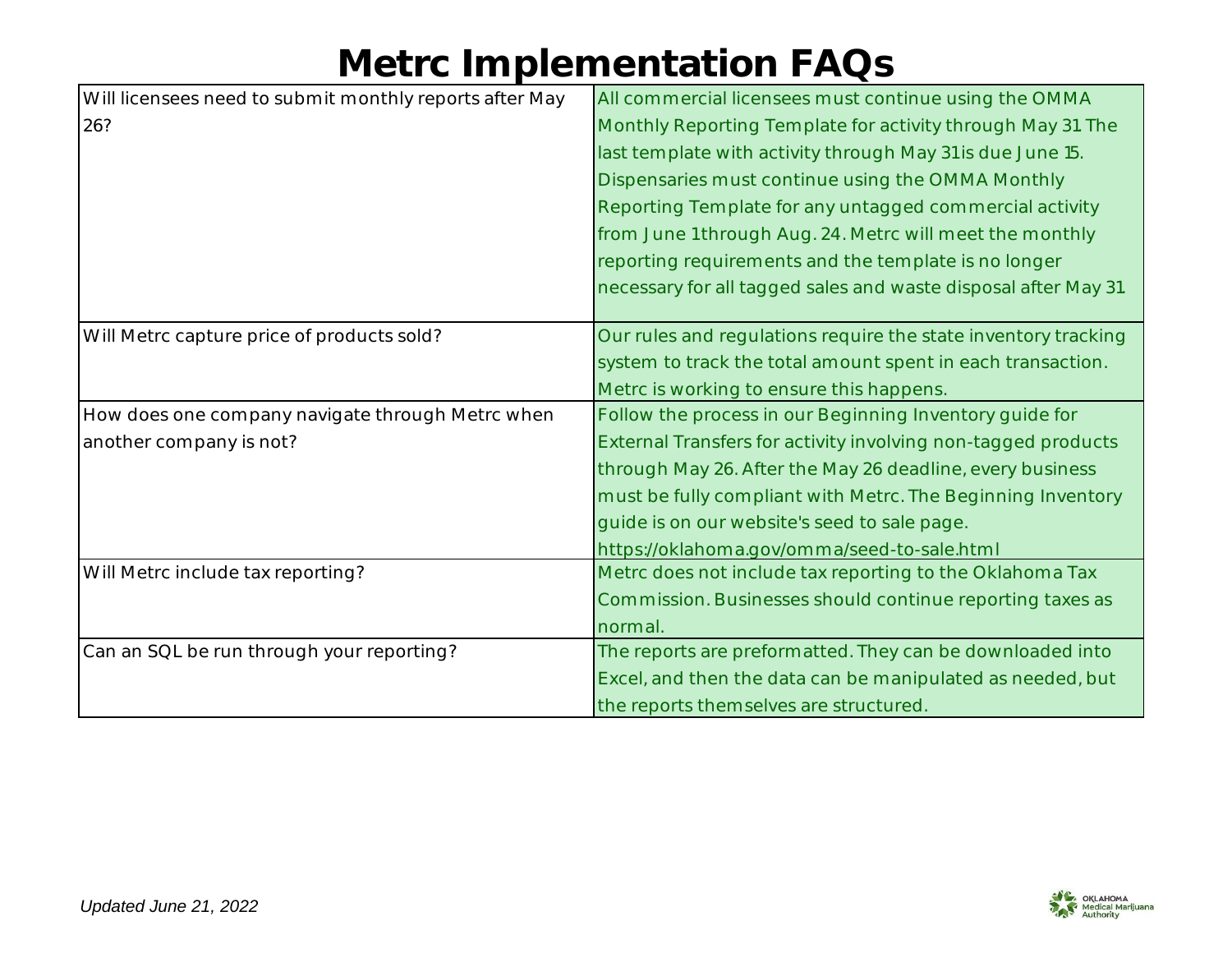| What is finalized sale defined as? Is it after the sale is                                                         | Finalizing a Sales Receipt will move that receipt from the         |
|--------------------------------------------------------------------------------------------------------------------|--------------------------------------------------------------------|
| completed?                                                                                                         | Active to the Inactive Sales tab. The reason to do this is to keep |
|                                                                                                                    | your active sales tab cleaned up, and you will experience faster   |
|                                                                                                                    | system times. If a finalized receipt needs to be edited, you       |
|                                                                                                                    | could always unfinalized the receipt to bring it back to your      |
|                                                                                                                    | Active Tab for editing.                                            |
| I am having to get a new POS along with this transition. Do Work with your POS provider on how to incorporate your |                                                                    |
| I enter the beginning inventory into Metrc first and then                                                          | beginning inventory.                                               |
| use the API key to place the info into my POS?                                                                     |                                                                    |
| Where can I get more training that goes beyond what is                                                             | OMMA and Metrc conducted free educational seminars, online         |
| required?                                                                                                          | and in person, in May. The seminars had helpful information        |
|                                                                                                                    | for licensees and a chance to ask questions. You can see           |
|                                                                                                                    | recordings of the seminars on our seed-to-sale page:               |
|                                                                                                                    | https://oklahoma.gov/omma/seed-to-sale.html Metrc offers           |
|                                                                                                                    | other advanced training courses on Metrc Learn and on its          |
|                                                                                                                    | scheduler. Metrc also has training videos on its Oklahoma web      |
|                                                                                                                    | page and its YouTube channel on many topics.                       |
|                                                                                                                    |                                                                    |
| If I adjust something through my POS, do I have to adjust                                                          | OMMA requires your information in Metrc to be accurate.            |
| in Metrc also?                                                                                                     | Work with your POS provider to ensure anything you adjust in       |
|                                                                                                                    | the POS is accurately reflected in Metrc.                          |
|                                                                                                                    |                                                                    |
| Our status as a Validated Software Provider for OMMA                                                               | OMMA does not validate software. Please contact Metrc for          |
| expired. How can we renew?                                                                                         | renewal instructions.                                              |
| Can we add packages later if we enter Metrc item                                                                   | We can't speak to the POS or have any visibility into it. Make     |
| numbers for the batch number in our current POS?                                                                   | sure your Metrc license is correct.                                |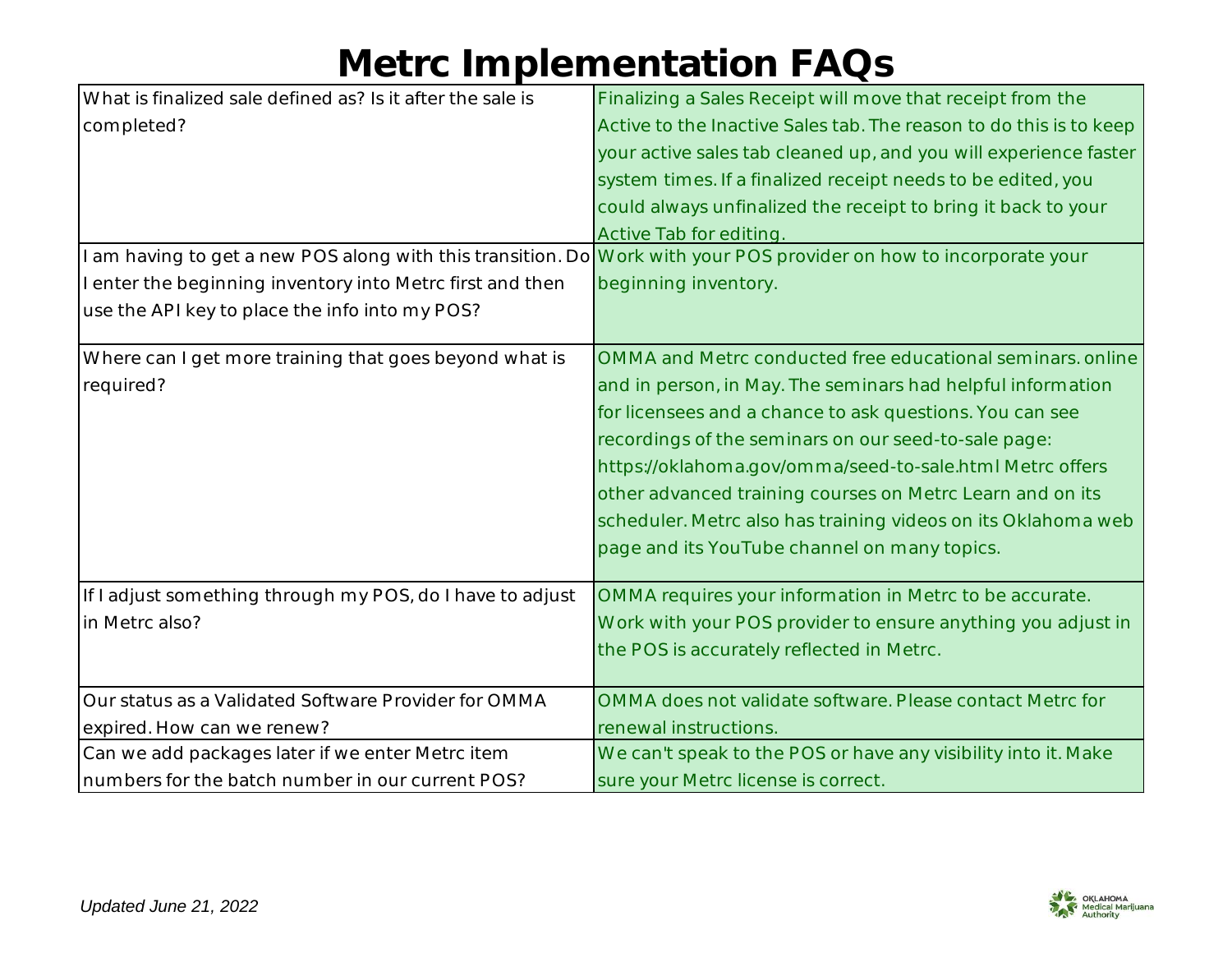| Does Metrc's API allow for COA testing information to be     | Metrc works with API and POS, but cannot verify any part of     |
|--------------------------------------------------------------|-----------------------------------------------------------------|
| pulled into processor and dispensary POS systems?            | their process. Metrc is what OMMA will be looking at, and that  |
|                                                              | is what the licensee will need to ensure is accurate.           |
|                                                              |                                                                 |
| Can we use Metrc only at dispensary or do we have to get     | Sales can be entered right into Metrc, so you do not need a     |
| a third-party POS?                                           | POS. But many dispensaries do use a POS for sales.              |
| Can we use third-party integration with Metrc?               | Metrc has a list of validated integrators for Oklahoma on its   |
|                                                              | website: metrc.com/validated-integrators/#Oklahoma              |
|                                                              | You can use an API, CSV file or manual entry. You will need to  |
| How do I enter sales into Metrc?                             | contact your POS provider to use the API function.              |
|                                                              |                                                                 |
| How does my dispensary edit sales if the CSV file was        |                                                                 |
| uploaded twice or the sales receipts were added in error?    | You are required to void each receipt number individually.      |
|                                                              | A sales receipt error for package IDs, quantity or amount       |
|                                                              | collected should be corrected by editing the existing sales     |
|                                                              | receipt. You may need to unfinalized the sales receipt prior to |
| How does my dispensary edit sales if I sold from the         | editing it. You should never use a package adjustment to add    |
| incorrect package, entered an incorrect quantity or          | or subtract weight from a package to correct a sales receipt    |
| reported the amount collected incorrectly?                   | error.                                                          |
| Do package tags need to go on stored seeds?                  | Licensees are required to keep a complete inventory of all      |
|                                                              | medical marijuana, including seeds. Stored seeds should be      |
|                                                              | associated with a Metrc package tag. [See: OAC 310:681-5-       |
|                                                              | 6(d)(2)(E)]                                                     |
|                                                              |                                                                 |
|                                                              |                                                                 |
| I will have stickers/labels on a bottle and a box. Are there | OMMA requires that all wholesale packages be tagged and         |
| requirements for what needs to be on the bottle vs. what     | tracked in Metrc. For questions regarding packaging and         |
| needs to be on the box?                                      | labeling requirements for sales and transfers, please refer to  |
|                                                              | OAC 310:681 Subchapter 7.                                       |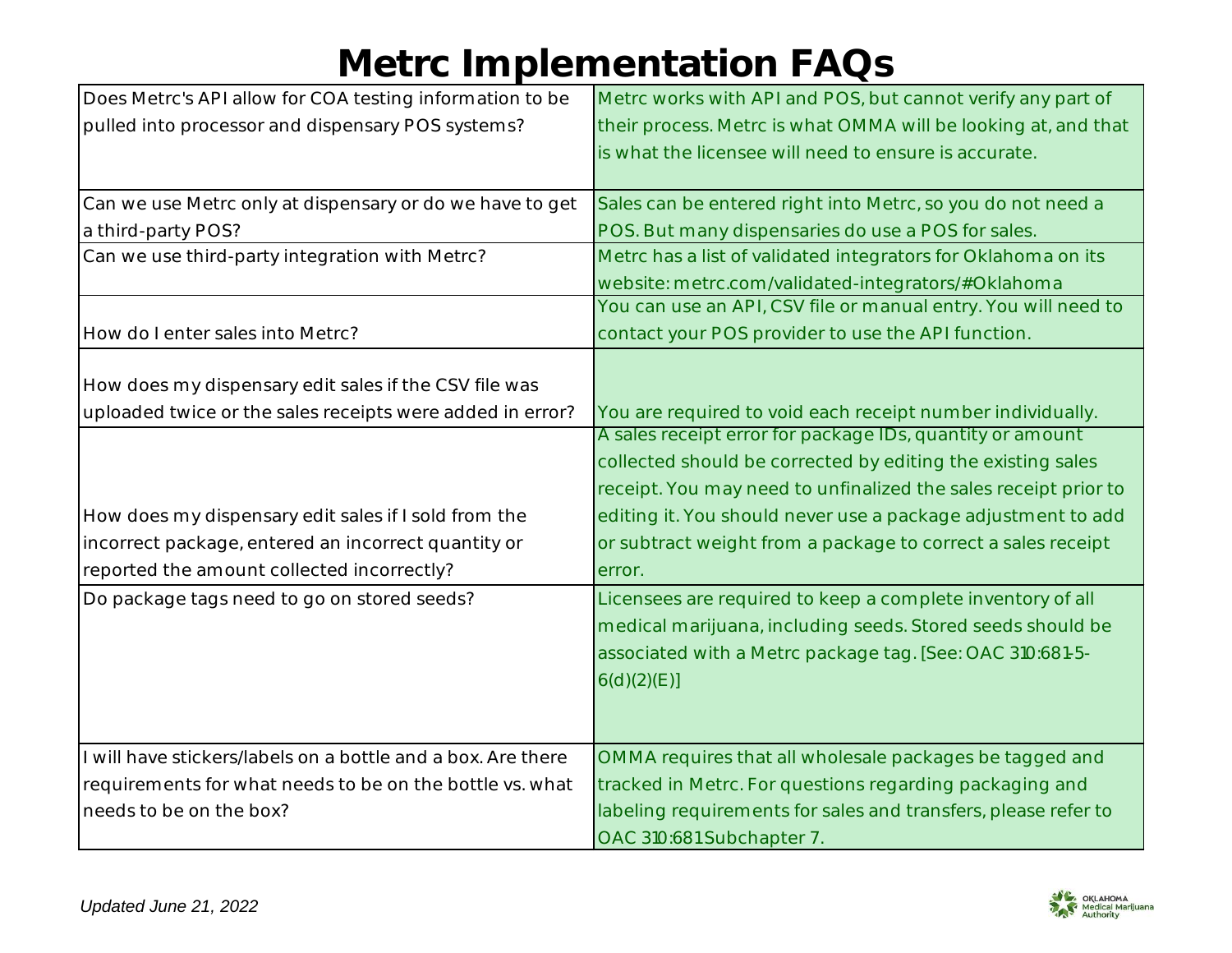| Does the small tag that goes on the product being sold on    | OMMA requires that all wholesale packages be tagged and            |
|--------------------------------------------------------------|--------------------------------------------------------------------|
| the floor need to be on every individual package?            | tracked in Metrc. For questions regarding packaging and            |
|                                                              | labeling requirements for sales and transfers, please refer to     |
|                                                              | OAC 310:681 Subchapter 7.                                          |
| At what point is an immature plant considered a vegging      | OMMA doesn't make this distinction -- plants must be tagged.       |
| plant?                                                       | Tagging requirements for all plants are found at OAC 310:681-5-    |
|                                                              | $6(f)(3)(D)-(E)$                                                   |
| How do we track multiple harvests for larger plants?         | The harvest batch limit is 15 pounds, or 50 pounds if it's sold to |
|                                                              | a processor to be turned into concentrate. Large plants can be     |
|                                                              | harvested in more than one harvest batch, if necessary to          |
|                                                              | comply with those limits.                                          |
| If a dispensary buys 100 cartridges of the same type (strain | Only the wholesale package itself needs a Metrc tag. The           |
| and batch), do I need to tag each individual box? Or         | wholesale package tag would correspond to the units included       |
| because the 100 cartridges is below the threshold for a lot  | in the package.                                                    |
| package, can I just tag the "order?"                         |                                                                    |
| If I have two batches harvested and drying of the same       | Harvest batches must be the same strain, grown using the           |
| strain, can they be combined to make a 15-pound batch?       | same practices, harvested at the same time from the same           |
|                                                              | location, and dried and cured under uniform conditions.            |
|                                                              |                                                                    |
|                                                              |                                                                    |
| Does the packaging of a specific product need to have the    | Wholesale package Metrc tags must be on all wholesale              |
| manifest Metrc tag number on the final product               | packages. The tag must have the legal name and license             |
| packaging?                                                   | number of the licensee. OMMA rules do not require retail           |
|                                                              | packages to have information about the Metrc tag on the            |
|                                                              | label. For requirements regarding packaging and labeling,          |
|                                                              | please refer to OAC 310:681, Subchapter 7, Packaging, Labeling,    |
|                                                              | and Advertising                                                    |

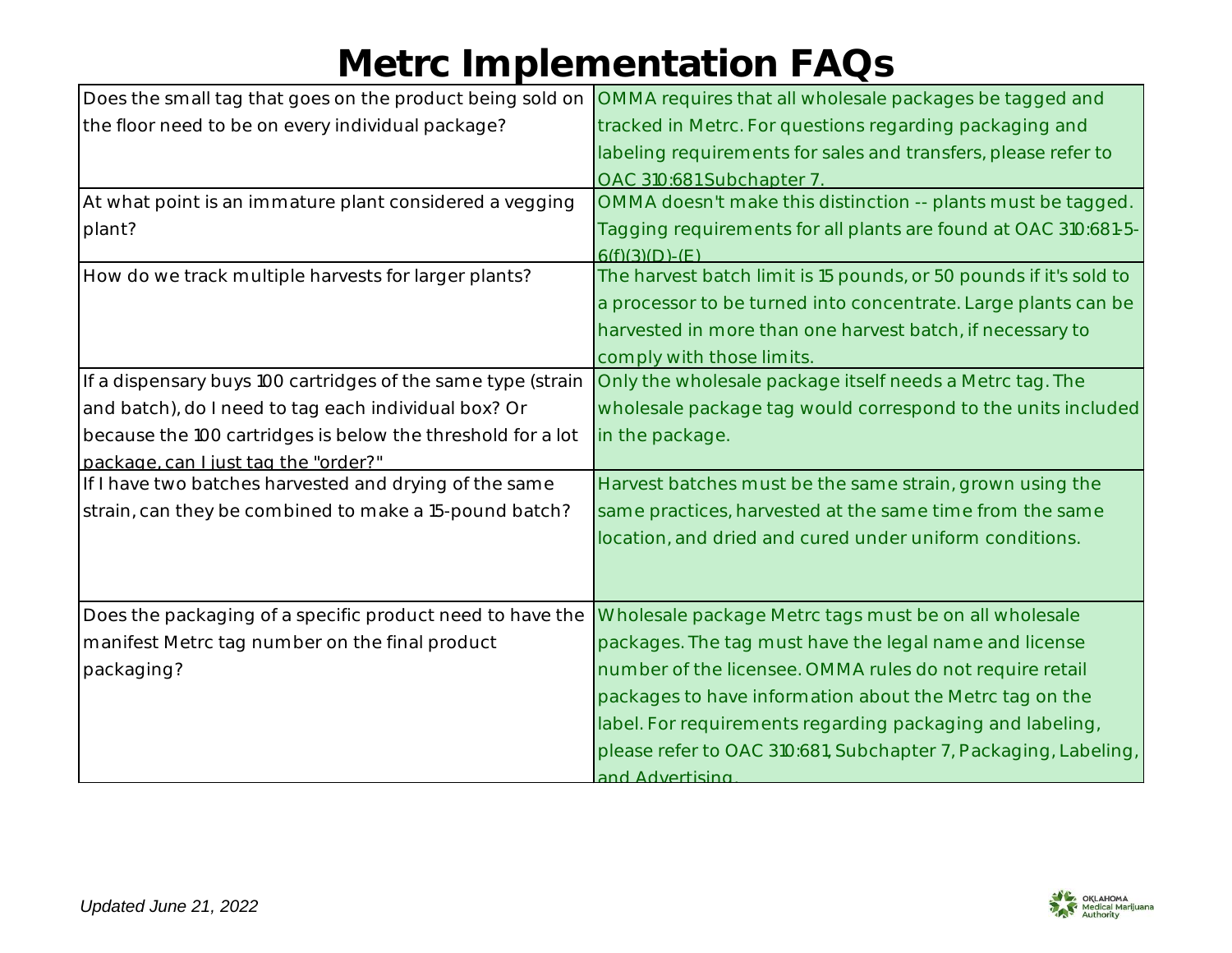| Do we have to create a package tag for waste that is          | Waste like fan leaves and root balls that are not included in                                                                   |
|---------------------------------------------------------------|---------------------------------------------------------------------------------------------------------------------------------|
| composted or mulched?                                         | OMMA's definition of medical marijuana waste does not need                                                                      |
|                                                               | to be assigned a package tag. Medical marijuana waste does                                                                      |
|                                                               | need an assigned package tag so it can be transferred to a                                                                      |
|                                                               | licensed waste facility for legal disposal.                                                                                     |
| What do I do with used tags?                                  | Tags are single-use. [See: OAC 310:681-5-6(f)(3)(G)]. What to do                                                                |
|                                                               | with a tag after its single-use (throwing it away, recycling, etc.)                                                             |
|                                                               | is a business decision.                                                                                                         |
| Do we need a scanner for tags?                                | That's a business decision. Tags are scannable for your                                                                         |
|                                                               | convenience, but they can be entered manually.                                                                                  |
|                                                               |                                                                                                                                 |
| If I'm creating 1,000 pre-rolls from the same company in      | Please refer to the Beginning Inventory guide.                                                                                  |
| beginning inventory, those 1,000 pre-rolls will all be in the |                                                                                                                                 |
| same package, provided they are from the same                 |                                                                                                                                 |
| company/same size, etc.?                                      |                                                                                                                                 |
|                                                               | If I have three boxes that are all under one package tag, do No. The physical tag (or a copy of it) does not have to be affixed |
| I need to photocopy tag and attach it to each box?            | to each box.                                                                                                                    |
|                                                               |                                                                                                                                 |
| On our flower jars, if we purchase one package of flower,     | The package should be sold out and finished. On the tracking                                                                    |
| and before I sell all of it, I purchase more of the same      | side, if there were ever an issue or a recall, then the                                                                         |
| flower from the same vendor, can I add into the same jar      | investigation would affect all the product that went through                                                                    |
| to sell? Or does all of the original package have to be sold  | that package and could cause product to be placed on hold,                                                                      |
| out completely before refilling my flower jar on sales floor? | including packages that went through months before if a                                                                         |
|                                                               | package was kept open and continually had product added to                                                                      |
|                                                               |                                                                                                                                 |
| Is there a grace period for sexing of plants outdoors before  | OMMA rules require you to tag plants as soon as the plant is                                                                    |
| we have to put a plant tag on a plant?                        | able to physically support a Metrc plant tag.                                                                                   |

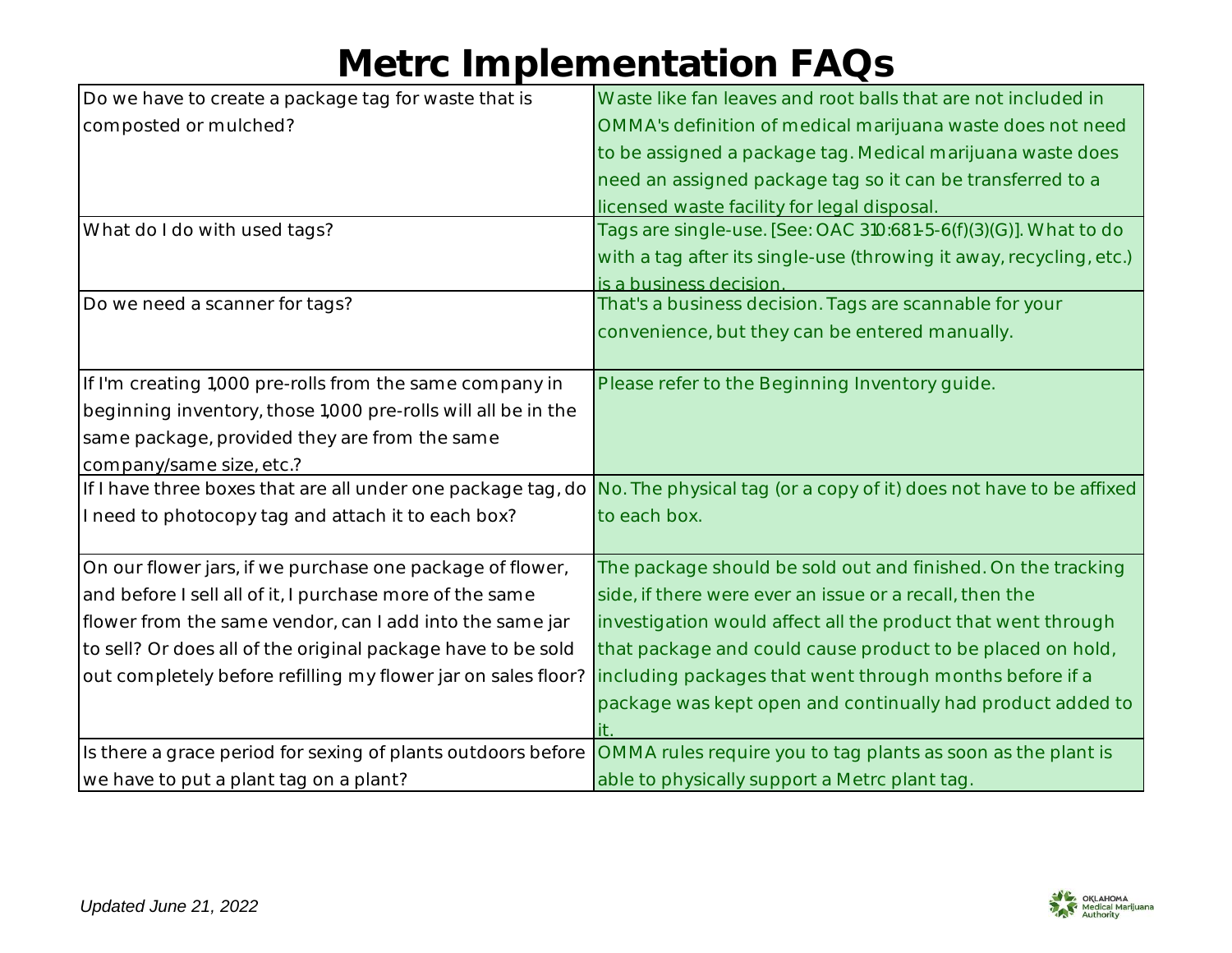| If I buy 2 liters of distillate and its batch X, and it makes 5 | There are number of factors that can affect the answer. Reach                                                             |
|-----------------------------------------------------------------|---------------------------------------------------------------------------------------------------------------------------|
| pots of one of my products, and I make those 5 pots on          | out to Metrc Support at 877-566-6506 and they'll walk you                                                                 |
| different days, will each pot have a new tag? Or, how do I      | through it.                                                                                                               |
| put those under the same tag?                                   |                                                                                                                           |
| Can packages be in pounds or do they have to be in              | You designate the unit of measure using the drop-down                                                                     |
| grams?                                                          | menu.                                                                                                                     |
|                                                                 | Are there any features that will limit the amount of manual Yes, there are templates that can be used if more than one of |
| data entry within the package and batch creation                | the same type of package is being created at the same time.                                                               |
| processes?                                                      |                                                                                                                           |
| What if you have stolen products? How do you adjust             | You can perform a package adjustment, and add the reason in                                                               |
| that?                                                           | the notes.                                                                                                                |
| If one plant ends up in two packages, how do we record          | You could harvest a plant and the product could then be put                                                               |
| that?                                                           | into multiple packages with each package reporting the origin                                                             |
|                                                                 | of the product (flower or whatever the product is).                                                                       |
|                                                                 |                                                                                                                           |
| How does Metrc send tags to licensees?                          | Metrc sends tags via UPS.                                                                                                 |
| How do you categorize kief?                                     | Any product separated for sale should be tagged as a product                                                              |
|                                                                 |                                                                                                                           |
|                                                                 | with the appropriate item category. It should be a tagged                                                                 |
|                                                                 | wholesale package.                                                                                                        |
| At what age must a cloned plant have a Metrc plant tag?         | Cloned plants must be tagged when they're tall enough to                                                                  |
|                                                                 | support a Metrc RFID tag. A tag can be assigned before this                                                               |
|                                                                 | stage, but the requirement is for all plants to be tagged when                                                            |
|                                                                 | they are able to support the tag.                                                                                         |
| Are we provided with tags, or do we need to buy them?           | Licensees must buy their own tags from Metrc.                                                                             |
|                                                                 |                                                                                                                           |
| How do we add a production batch number in while we             | The production batch number is entered when you are                                                                       |
| are doing the onboarding?                                       | creating the production batch package. There is a space for it                                                            |
|                                                                 | on the left side, below the quantity of the new package.                                                                  |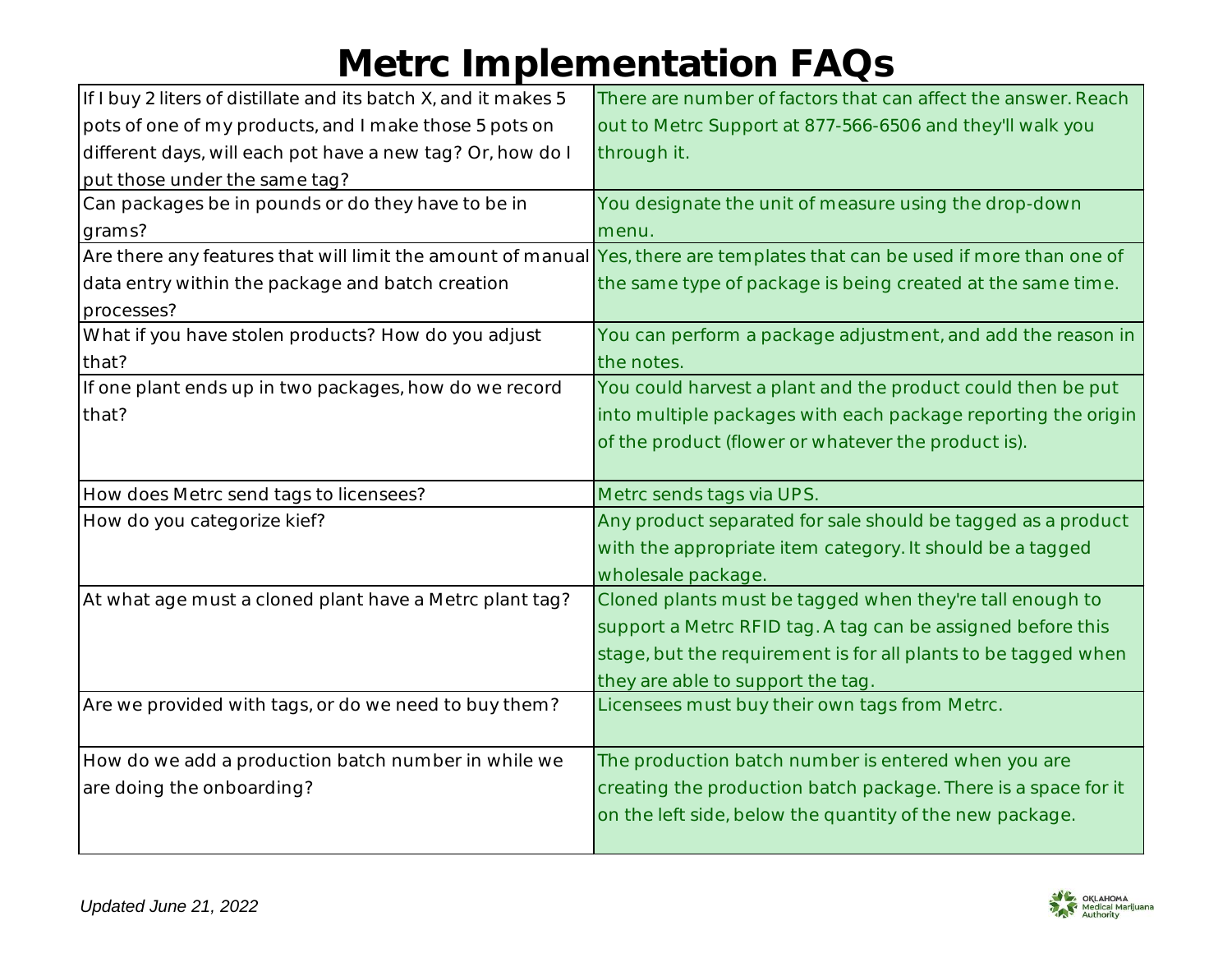| I bought Metrc RFID tags previously. Can I still use them? | Yes. Metrc RFID tags still work, even if you bought them in         |
|------------------------------------------------------------|---------------------------------------------------------------------|
|                                                            | preparation for the 2021 implementation.                            |
| Do you have to create a specific package for testing       | Yes. You create a Lab Sample package that is sent to a Testing      |
| flower?                                                    | Facility.                                                           |
| If you have two buildings next to each other that each     | If they each have their own license then they would be              |
| have their own license, but operate under the same name,   | considered two facilities. The facility license number is printed   |
| is that considered one facility? If not, do each of those  | on the tags, so each facility should have their own tags.           |
| buildings require separate tags? If they require separate  | Anytime product is moved from one license to another there          |
| tags, do you need to change them when moving plants        | should be a transfer created between facilities, but once the       |
| between buildings?                                         | tag is received in the new license then you can use that tag.       |
|                                                            |                                                                     |
| Can Metrc's RFID tags be transferred to a different        | No. Metrc RFID tags must have the legal name and correct            |
| licensee?                                                  | license number of the licensee that bought them, and they           |
|                                                            | can't be used by a different licensee.                              |
| What do you do with the second half of the package tag?    | That could be used to label a second container if the quantity      |
| If I'm sending a dispensary 5 bags of edibles which only   | required more than one. It can also go with the larger portion      |
| require one tag for a package of 5, how would they use     | of the package tag, and labs will use it for paperwork in           |
| that extra bottom tag?                                     | receiving a transfer, or dispensaries can use it to label a display |
|                                                            | jar or container. For example, if they have some of the edibles     |
|                                                            | stored in the back and then some on the sales floor, then they      |
|                                                            | could have the larger part of the tag on the container in           |
|                                                            | storage and then place the smaller, bottom part of the tag on       |
|                                                            | a container the edibles are being sold out of in the front so it is |
|                                                            | apparent what the product is in Metrc.                              |
|                                                            |                                                                     |

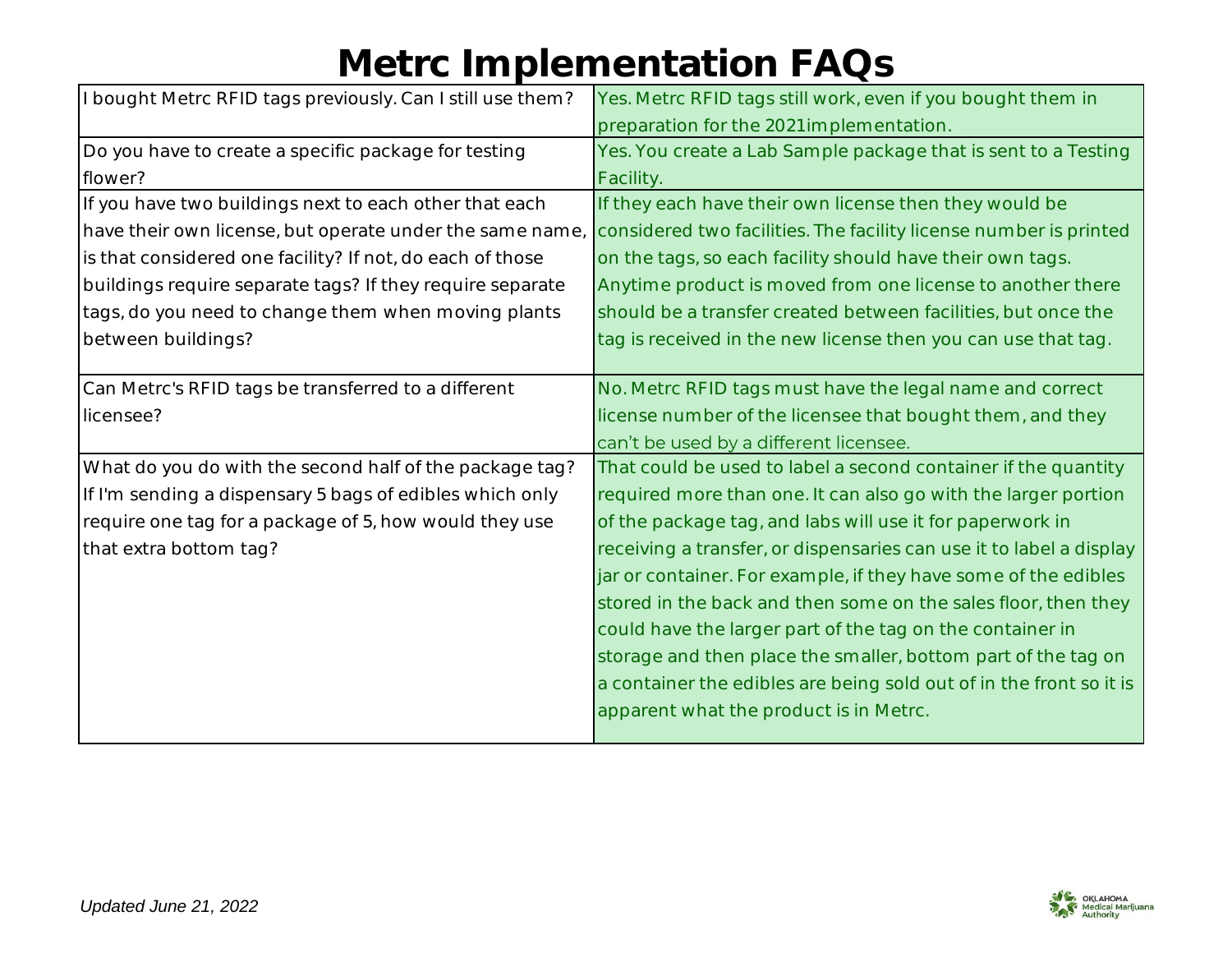| If you have two dispensaries, and purchase from a vendor      | No. When you create a smaller package from a bigger           |
|---------------------------------------------------------------|---------------------------------------------------------------|
| 50 concentrates which have one package ID, and then           | package, you assign a new package tag to the package. For     |
| transfer 10 of those concentrates to your other dispensary:   | tracking purposes, you would add the new package tag          |
| Do you use the same package ID used since they are from       | number on the transfer and keep the old package tag in your   |
| the same batch?                                               | license.                                                      |
| If you are selling 10 quarter pounds of 10 different strains, | Yes.                                                          |
| do you create 10 different packages and one transfer?         |                                                               |
| If a sale has multiple products and multiple batch            | Yes. Multiple products shouldn't be placed under one tag. If  |
| numbers would that sale need multiple tags before being       | there were ever a recall on one of those products, then all   |
| transferred to a dispensary?                                  | products in that package would be under investigation.        |
| If our batch size is 15 pounds for labs we package in 1       | Yes.                                                          |
| Do we tag each individual product, or is it based off a       | Each wholesale package needs a Metrc RFID tag that shows      |
| batch ID?                                                     | what's inside the wholesale package. What's inside the        |
|                                                               | wholesale package can come from multiple production           |
|                                                               | batches.                                                      |
| Can I use third-party RFID tags?                              | No. All licensees must purchase tags from Metrc.              |
| What's the difference between the two kinds of Metrc          | Plant tags are applied to plants when the plant is big enough |
| tags?                                                         | to support the weight of the tag. Package tacks are used when |
|                                                               | packaging products in Metrc.                                  |
| Do you order plant tags and package tags together, or         | Tag types are ordered separately.                             |
| separately?                                                   |                                                               |
| Can you take multiple packages and make one package           | There are number of factors that can affect the answer. Reach |
| like a sample box of multiple flower?                         | out to Metrc Support at 877-566-6506 and they'll walk you     |
|                                                               | through it.                                                   |
| Do you have to put the tag strap through both holes as        | There's no requirement for that.                              |
| you're using it as a stake?                                   |                                                               |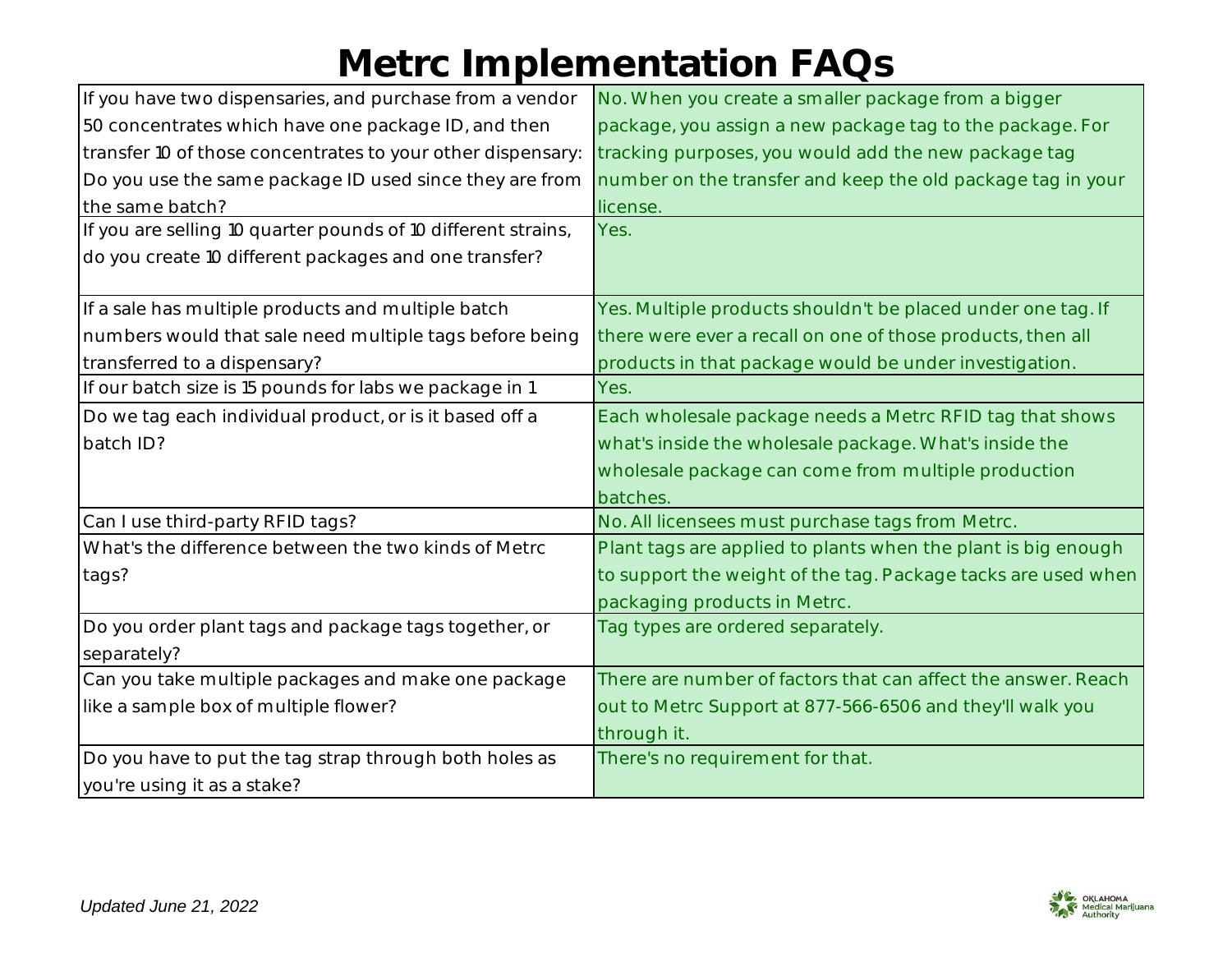| We are a processor that sells pre-rolls. Does each pre-roll  | Wholesale packages need their own Metrc RFID tags that          |
|--------------------------------------------------------------|-----------------------------------------------------------------|
| need its own Metrc tag?                                      | correctly identify what's in the package. Retail items inside a |
|                                                              | properly Metrc-tagged wholesale package do not need their       |
|                                                              | own Metrc tags. For example, if a processor sells a wholesale   |
|                                                              | package with 100 pre-rolls inside, the wholesale package        |
|                                                              | needs one Metrc tag showing the package has 100 pre-rolls,      |
|                                                              | but the 100 pre-rolls do not need their own tags.               |
|                                                              |                                                                 |
| Are there printable bar codes for items?                     | All Metrc offers is the package tags.                           |
| So if a package was typed in incorrectly, you have to create | Depending on what the error is, there are some values you can   |
| a new package vs. just editing it?                           | edit, and some things that are made easier by re-doing the      |
|                                                              | package.                                                        |
| Can Package Creation and Tag Assignment be done              | No. Package adjustments can, though.                            |
| through a batch upload using a CSV file?                     |                                                                 |
| What does OMMA and Metrc consider to be a "package"          | A package is items of the same type created in the same         |
| that needs a package tag?                                    | batch. For example, flower should be packaged separately        |
|                                                              | from shake/trim from the same harvest. For concentrates or      |
|                                                              | infused products, the package is any units created in the same  |
|                                                              | production batch. If you need more guidance, call Metrc at 877- |
|                                                              | 566-6506.                                                       |
| Does a 15 pound harvest batch of flower need an RFID tag     | All Metrc tags (plant and package) use RFID technology. Every   |
| and a package tag?                                           | harvest batch needs its own Metrc RFID package tag.             |
|                                                              |                                                                 |
| What is the process of packaging seeds from a harvest?       |                                                                 |
| Directly from the harvest, from a package of bud, etc.?      | Pull weight based directly from harvest batch.                  |
|                                                              | Each harvest will have strain-specific lot packages created.    |
|                                                              | Test packages will be made directly from those strain-specific  |
|                                                              | lot packages. Packages are limited to 10 pounds of flower or    |
| How do I make a test package?                                | trim and you CANNOT combine tested packages.                    |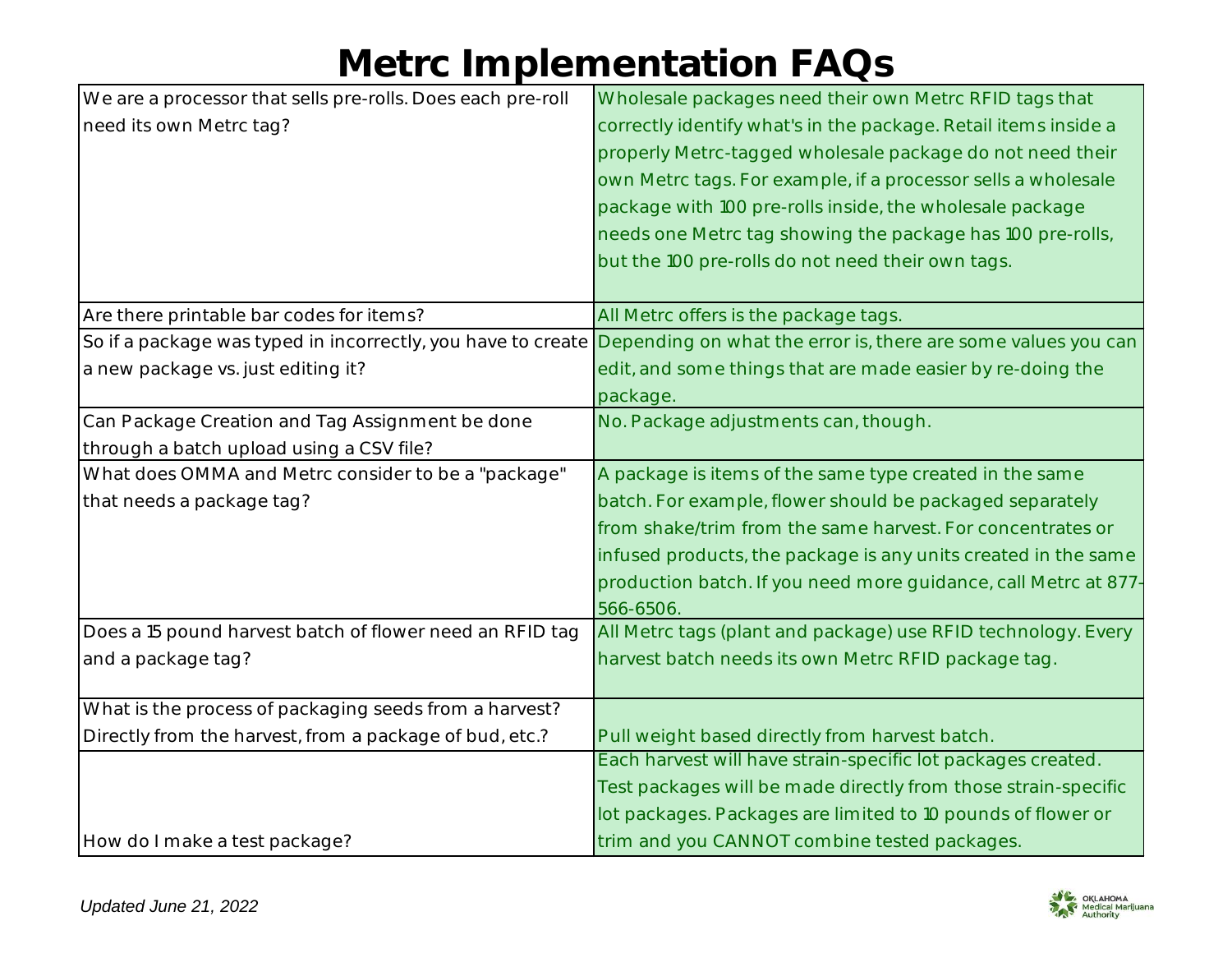| Can I use a number instead of a strain name when                                                                                                                                                                                                   | No. All packages must be item-specific with the correct                                                                                                                                                                                                                                                                                                             |
|----------------------------------------------------------------------------------------------------------------------------------------------------------------------------------------------------------------------------------------------------|---------------------------------------------------------------------------------------------------------------------------------------------------------------------------------------------------------------------------------------------------------------------------------------------------------------------------------------------------------------------|
| creating items for packaging?                                                                                                                                                                                                                      | category.                                                                                                                                                                                                                                                                                                                                                           |
| Can I repackage the same strain product into a bulk<br>package after testing is complete?                                                                                                                                                          | No. Best practice is to keep all packages harvest batch specific<br>due to testing results, long labeling requirements and/or<br>possible recalls. All packages that have been tested should<br>NOT be combined unless being processed into a concentrate.                                                                                                          |
| How do I adjust trade sample packages?                                                                                                                                                                                                             | Trade samples are not permitted as they would be transfers to<br>the store and all final product must end with a patient.<br>You are responsible for having a sufficient stock of tags at ALL                                                                                                                                                                       |
|                                                                                                                                                                                                                                                    | times to reconcile inventory daily. Whether or not to "order                                                                                                                                                                                                                                                                                                        |
| How many tags do I need to order for plants and<br>packages?                                                                                                                                                                                       | ahead" is a business decision, but tag shipping time is not an<br>excuse for insufficient tag reserves.                                                                                                                                                                                                                                                             |
| The testing lists pass or fail. Is there a place to see the<br>complete COA?                                                                                                                                                                       | Yes, COA is uploaded with the test results in Metrc. When you<br>look at the test results, look in the column at right and click the<br>button that says DOC.                                                                                                                                                                                                       |
| If a vendor brings a product made yesterday and batched<br>yesterday but has a COA from last year, is that obviously<br>not acceptable? Or is there a way for an old COA to be<br>acceptable for a product that was only made/batched<br>recently? | A year-old COA is not acceptable for a medical marijuana<br>product made yesterday. Processors are prohibited from<br>selling or transferring a production batch of medical marijuana<br>product before samples of that batch have passed all required<br>testing. 310:681-8-1.(d)(2). Testing couldn't have been<br>conducted on a product that did not yet exist. |

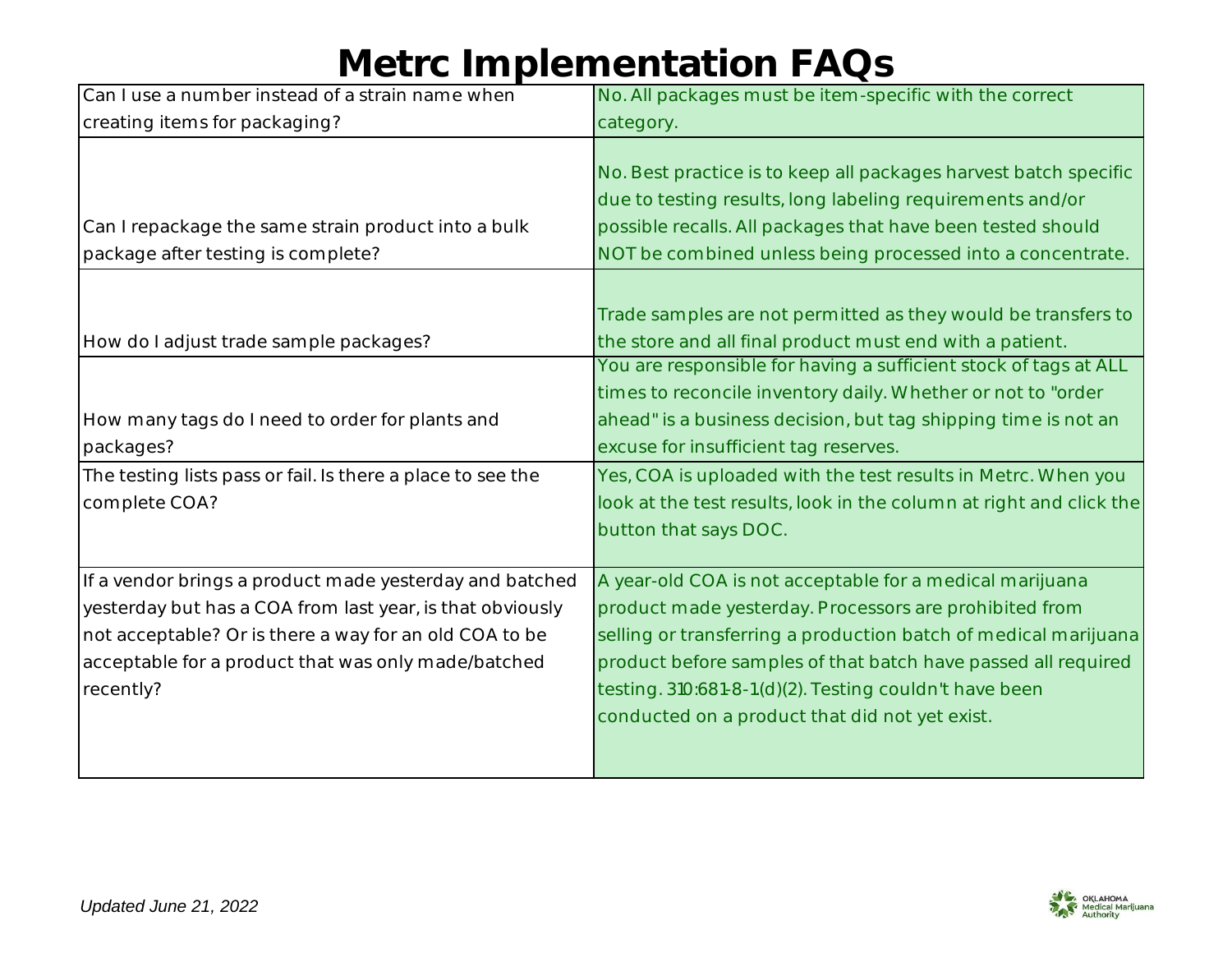| Can the Production Batch A COA be used as the COA        | Consult the testing procedures guide. If you need clarification,   |
|----------------------------------------------------------|--------------------------------------------------------------------|
| listed on final packaging when we (the originating       | you may consider hiring an attorney to help interpret how to       |
| processor) package our own products? Or do those         | ensure your operations comply with testing rules.                  |
| packaged products need an additional COA once            |                                                                    |
| packaged into final form? If we can use the initial COA, |                                                                    |
| what is the proper method for associating Metrc packages |                                                                    |
| containing the packaged form of the product with its COA |                                                                    |
| tested bulk equivalent in Metrc?                         |                                                                    |
| What is the option "submit for testing?"                 | When your batch is ready to be sold or transferred and you         |
|                                                          | must test it, you move it to "submit for testing" so you know it's |
|                                                          | ready to be tested.                                                |
|                                                          |                                                                    |
| How does a lab actually enter a COA into Metrc for a     | Beginning inventory must be assigned a package ID with a           |
| product that's in Metrc, but without a COA? OMMA issued  | Metrc tag for each batch number on hand. A production batch        |
| guidance saying this would be possible between May 27    | number must be assigned. The grower/processor creates a            |
| and July 24.                                             | test sample package (.01 grams or 1 unit) in Metrc from the        |
|                                                          | source package, then manifests the test sample to the lab. The     |
|                                                          | lab receives the test sample package in Metrc and uploads the      |
|                                                          | results and COA. The package can then be adjusted back up          |
|                                                          | with a notation explaining its accounting for the test sample.     |
|                                                          | The lab uses the CSV File Import or the LIMS via Metrc API         |
|                                                          | integration to enter the results in Metrc.                         |
|                                                          |                                                                    |
| Is R&D testing permitted in Metrc?                       | Yes. It's distinct from compliance testing and permitted for       |
|                                                          | internal quality control or product development by licensed        |
|                                                          | growers and processors. Metrc will provide instructions on how     |
|                                                          | to order and report R&D testing. Compliance testing is             |
|                                                          | required for anything that is transferred or sold.                 |
|                                                          |                                                                    |

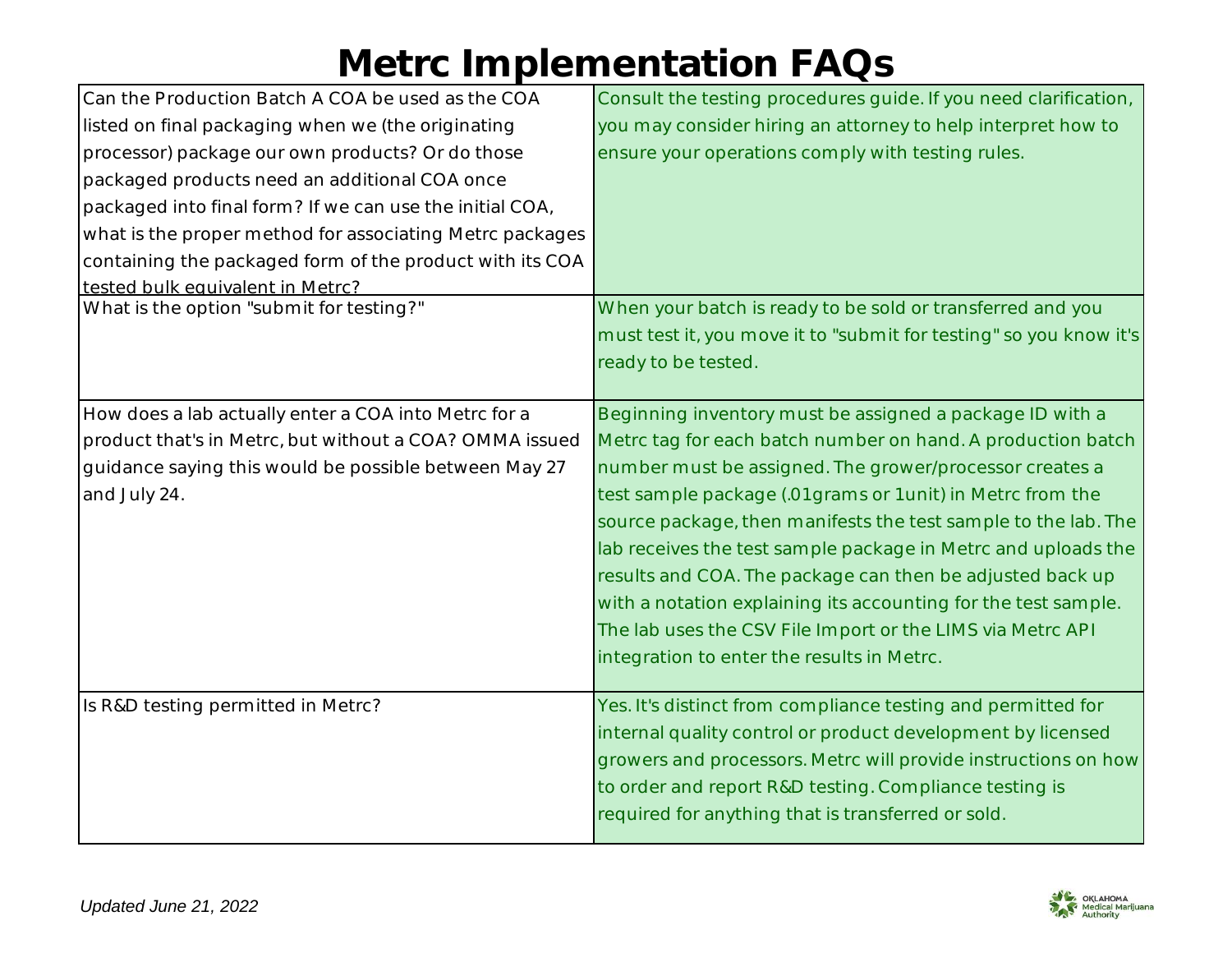| Are labs allowed to have the licensee make their own test | Yes, the facilities will pull their own test samples for the lab to |
|-----------------------------------------------------------|---------------------------------------------------------------------|
| samples?                                                  | pick up or for transport to the lab.                                |
| The manifest requires pricing. Why doesn't it show up on  | OMMA and Metrc are working to get that corrected. It's a high       |
| the printed manifest? Why can it not be retrieved as a    | priority.                                                           |
| sales report for growers?                                 |                                                                     |
| Do we have to clear out the package after the transport   | Metrc does this as part of the transfer process.                    |
| company picks it up and takes it to a waste facility?     |                                                                     |
| OMMA requires the specific test batch number be listed    | It's listed on the manifest for lab sample testing.                 |
| on the manifest. Where is that listed?                    |                                                                     |
|                                                           |                                                                     |
| Do we need to create a manifest for waste that is         | Not for Metrc. Non-medical marijuana waste can be                   |
| composted?                                                | composted -- root balls, stems, fan leaves, seeds, mature stalks    |
|                                                           | or fiber produced from stalks. The licensee needs to maintain a     |
|                                                           | disposal log that has the licensee name and license number, a       |
|                                                           | description of the plant material, a description of the disposal    |
|                                                           | method, date and time of disposal and names of employees            |
|                                                           | conducting the disposal. The log must have a signed                 |
|                                                           | statement from the licensee or authorized representative            |
|                                                           | attesting to the lawful disposal. The records have to be            |
|                                                           | maintained for 5 years and are subject to OMMA inspection           |
|                                                           |                                                                     |
|                                                           | and auditing.                                                       |

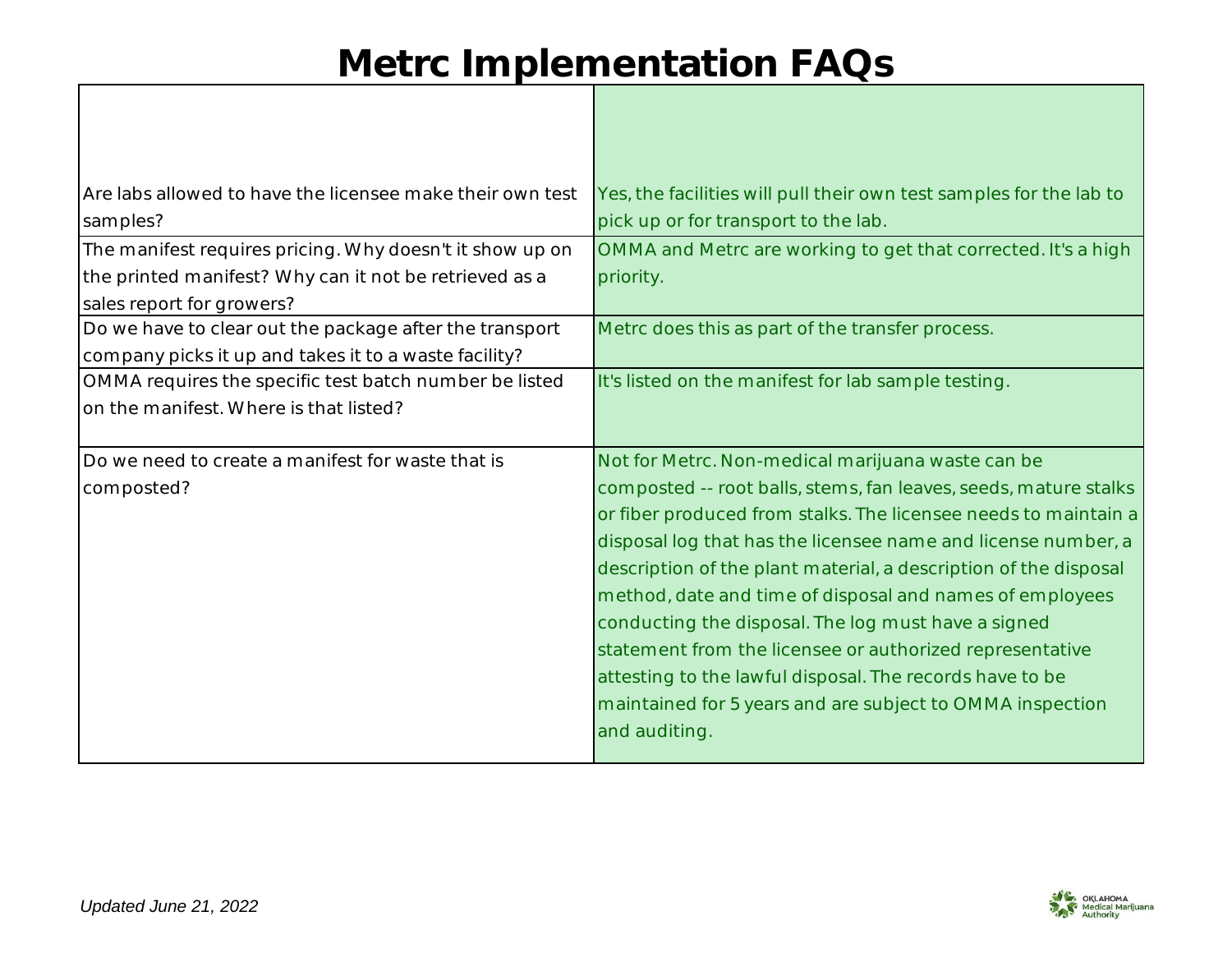|                                                                                                                        | Can a transport company take an order to their warehouse Yes, if it's a licensed and approved warehouse with a proper |
|------------------------------------------------------------------------------------------------------------------------|-----------------------------------------------------------------------------------------------------------------------|
| before delivering it to the final destination business? Or                                                             | manifest. Contact Metrc for questions about how to account                                                            |
| does the transport company need to take the delivery                                                                   | for it in Metrc.                                                                                                      |
| straight from one business to the next? How are layovers                                                               |                                                                                                                       |
| counted for in Motro2                                                                                                  |                                                                                                                       |
| If you're a dispensary picking up products from several                                                                | The originating licensee sending the package will always be                                                           |
| different vendors at once, will the dispensary make the                                                                | the one to create the manifest.                                                                                       |
| manifest or the vendors?                                                                                               |                                                                                                                       |
| If we receive 99 out of 100 expected units, do we have to                                                              | If the numbers are off, reject the entire package.                                                                    |
| accept or reject all 100 units? Or can we reject only one                                                              |                                                                                                                       |
| unit?                                                                                                                  |                                                                                                                       |
| Do transporters need a Metrc account?                                                                                  | Transporters will need a Metrc account. That allows the tagged                                                        |
|                                                                                                                        | products to be tracked throughout the seed-to-sale process,                                                           |
|                                                                                                                        | including who is transporting it. But because transporters are                                                        |
|                                                                                                                        | transporting products that are already tagged, they shouldn't                                                         |
|                                                                                                                        | need to buy your own tags.                                                                                            |
| When transferring something to another licensee, do I list                                                             | The monetary value in Metrc should reflect the cost at the                                                            |
| the initial agreed-upon price even though the actual                                                                   | point of sale. List the agreed-upon price.                                                                            |
| exchange of money is incomplete?                                                                                       |                                                                                                                       |
| Do manifests need to be printed from Metrc, or can we use Manifests must be printed from Metrc.                        |                                                                                                                       |
| a manifest generated from a third-party system that syncs                                                              |                                                                                                                       |
| to Metrc?                                                                                                              |                                                                                                                       |
| A circular manifest allows a transport vehicle with a sales                                                            | No -- OMMA regulations before, during and after the transition                                                        |
| team fill a transport vehicle with products with an                                                                    | to Metrc require that the inventory manifest not be altered                                                           |
| inventory list/manifest and a destination list that starts and after departing from the originating licensee premises. |                                                                                                                       |
| ends at the transport location. The manifest is circular                                                               |                                                                                                                       |
| updated as products are sold during the stops, with a new                                                              |                                                                                                                       |
| manifest created for the customer buying the product.                                                                  |                                                                                                                       |
| Will Metrc support this?                                                                                               |                                                                                                                       |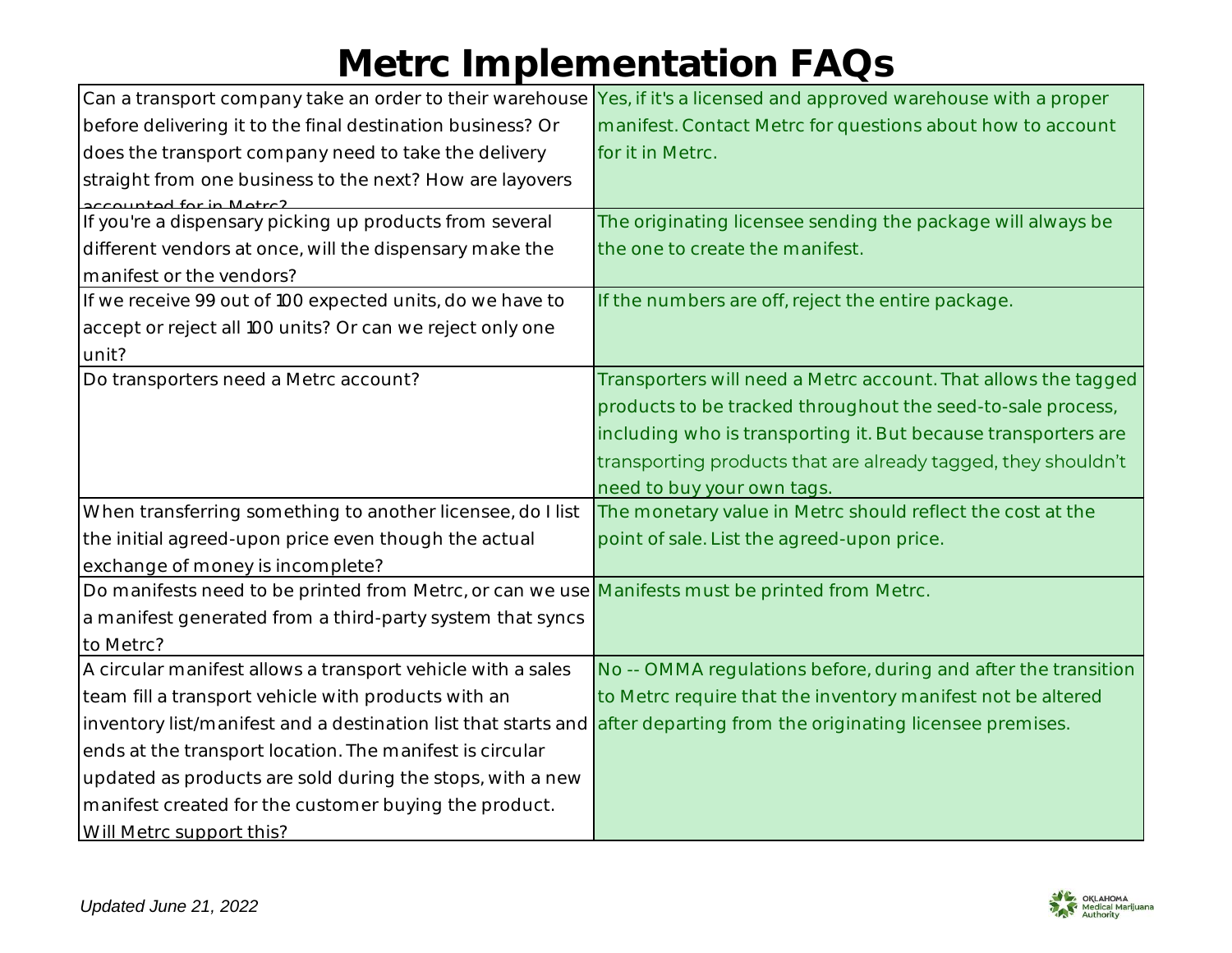| How do we log something as a package without having to        | You can use external transfers as part of the beginning            |
|---------------------------------------------------------------|--------------------------------------------------------------------|
| log the life of the plant, with already packaged items        | inventory process.                                                 |
| during the transition?                                        |                                                                    |
| How do you add packages going to several different            | Add additional destinations using the button that has the plus     |
| destinations?                                                 | sign in the blue rectangle.                                        |
|                                                               |                                                                    |
| How does a facility enter strain-specific immature batches    |                                                                    |
| if they do not know the strain name? (not seed form)          | Licensees are required to enter the strain name.                   |
| Is there a way to correct, undo, or edit transfers, packages, | Transfers can be edited up until the point the receiving facility  |
| and batches once they have been entered into the system.      | accepts or rejects it. Once a package is added to a transfer, it's |
| For example an employee flips two numbers on a tag or         | removed from your inventory. If you need to edit the package,      |
| batch number. How can this small mistake be corrected?        | remove it from the transfer, edit the package, and add it back     |
|                                                               | to the transfer.                                                   |
|                                                               |                                                                    |
| Does Metrc allow transfers of immature plant batches          | Yes.                                                               |
| before assignment of individual plant tags?                   |                                                                    |
| OMMA requires us to print the manifest, so can they be        | Yes, the manifest can be edited up to the point it is received or  |
| edited after the shipment has left?                           | rejected at the receiving facility.                                |
| How do you put a route on the manifest?                       | It is entered in the Planned Route section.                        |
| When can I use the incoming external transfer to bring in     |                                                                    |
| a product?                                                    | During beginning inventory only.                                   |
| Can I transfer or receive product from a licensee that is not | You can receive external transfers from a patient's grow.          |
| licensed in Metrc?                                            | Otherwise, product needs to come from a licensed facility.         |
| Can multiple drivers be listed on a transportation            | Yes. Notate both drivers and agent cards in planned route and      |
| manifest?                                                     | under drivers. No restriction on multiple vehicles.                |
|                                                               | Yes--fully completed manifest is still required. "Walking          |

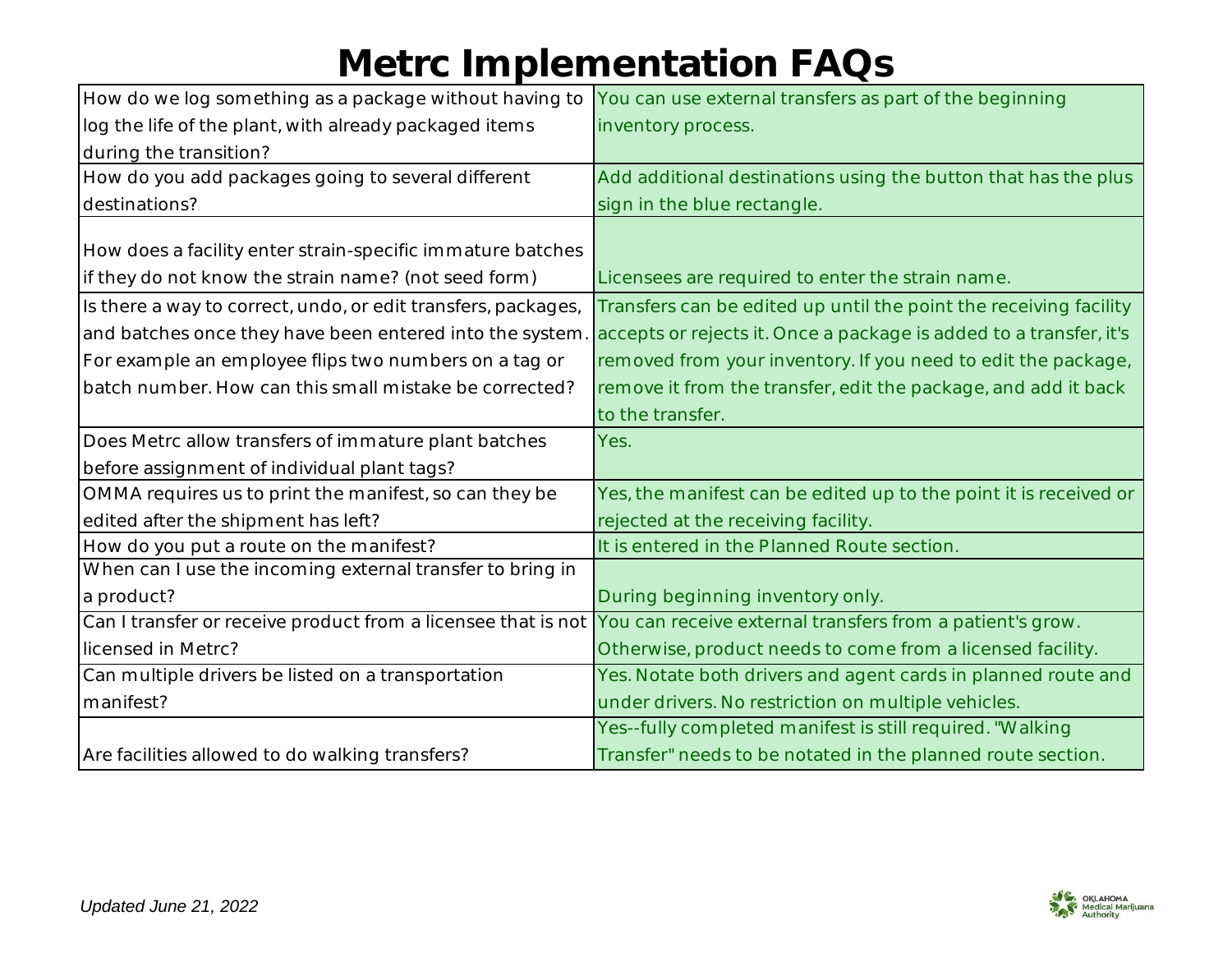|                                                            | Accepting partial packages in Metrc is not allowed. If a partial                                                            |
|------------------------------------------------------------|-----------------------------------------------------------------------------------------------------------------------------|
|                                                            | package is accepted on a manifest, the source package must                                                                  |
|                                                            | be adjusted up to account for the amount that was not                                                                       |
| How do I handle a partial package that has been accepted   | accepted, and the adjustment note should reflect the manifest                                                               |
| on a manifest?                                             | number and brief explanation of issue.                                                                                      |
|                                                            |                                                                                                                             |
|                                                            | How are flowering plants packaged that will be transferred Transferring flowering plants to patients is not allowed. Plants |
| to patients?                                               | transferred to patients must be in the vegetative state.                                                                    |
| How is usable marijuana transferred out to patients?       | Through external transfer.                                                                                                  |
| If you destroy immature seedlings that died, do you have   | It depends on what the seedling is. If it has waste that's                                                                  |
| to make a log in the waste disposal area? Or is just the   | considered medical marijuana waste, it must be disposed of by                                                               |
| information under "destroy" sufficient?                    | the standards for medical marijuana waste (in short,                                                                        |
|                                                            | transferred in Metrc to a licensed waste facility for disposal). It                                                         |
|                                                            | it's non-medical marijuana waste, it can be disposed of by                                                                  |
|                                                            | those standards (in short, by an approved method and using a                                                                |
|                                                            | proper waste log).                                                                                                          |
| Should dead leaves on tables be recorded as waste by       | No.                                                                                                                         |
| location?                                                  |                                                                                                                             |
| How is post-run material from a production run handled?    | Yes, it's waste.                                                                                                            |
| For example, with a hydrocarbon extraction -- does it have |                                                                                                                             |
| to be marked as waste?                                     |                                                                                                                             |
| Can you put one tag on a trash bag and continue to add     | Trash bags are not acceptable waste receptacles for medical                                                                 |
| waste to the bag until it's full when packaging waste?     | marijuana waste.                                                                                                            |
|                                                            |                                                                                                                             |
| Can multiple strains of harvest waste be included in one   | No.                                                                                                                         |
| package tag?                                               |                                                                                                                             |

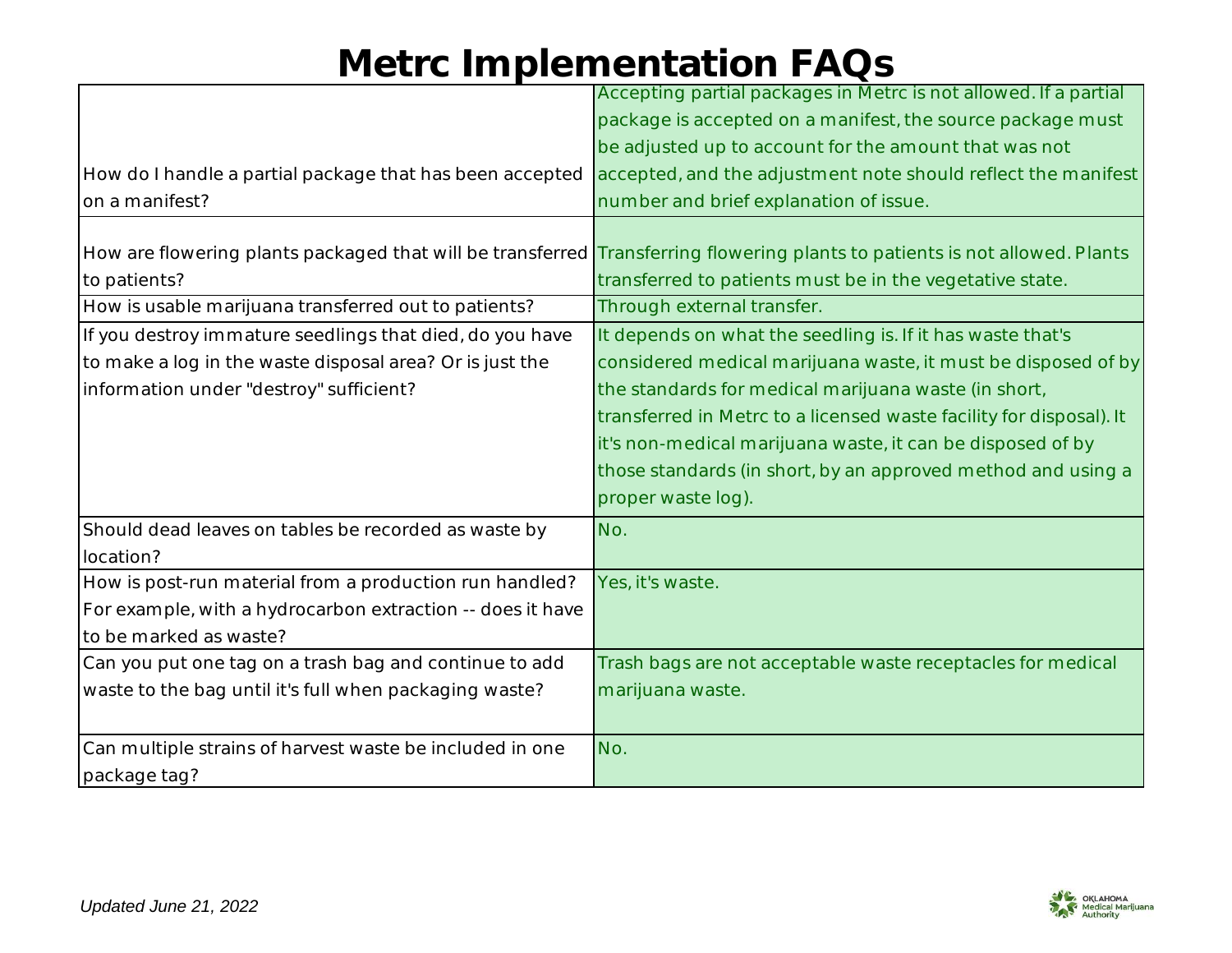| Can waste packages be sold to processors?                    | Waste must be disposed of lawfully. Anything for sale should<br>be packaged for wholesale with a wholesale package tag.                                                                                                                                                                                                                                                 |
|--------------------------------------------------------------|-------------------------------------------------------------------------------------------------------------------------------------------------------------------------------------------------------------------------------------------------------------------------------------------------------------------------------------------------------------------------|
| Can plants in a vegetative state be incinerated or           | If it has waste that's considered medical marijuana waste, it                                                                                                                                                                                                                                                                                                           |
| composted on-site, or does it need to be transferred to a    | must be disposed of by the standards for medical marijuana                                                                                                                                                                                                                                                                                                              |
| licensed waste disposal facility?                            | waste (in short, transferred in Metrc to a licensed waste facility                                                                                                                                                                                                                                                                                                      |
|                                                              | for disposal). It it's non-medical marijuana waste, it can be                                                                                                                                                                                                                                                                                                           |
|                                                              | disposed of by those standards (in short, by an approved                                                                                                                                                                                                                                                                                                                |
|                                                              | method and using a proper waste log).                                                                                                                                                                                                                                                                                                                                   |
| Are male plants that are destroyed recorded as waste?        | If it has waste that's considered medical marijuana waste, it<br>must be disposed of by the standards for medical marijuana<br>waste (in short, transferred in Metrc to a licensed waste facility<br>for disposal). It it's non-medical marijuana waste, it can be<br>disposed of by those standards (in short, by an approved<br>method and using a proper waste log). |
| In Metrc for the manicure weight, do I need to weigh each    | You don't have to weigh waste by plant. You can create a                                                                                                                                                                                                                                                                                                                |
| plant's fan leaves and enter an individual plant's waste, or | waste package (with a Metrc package tag) and fill it with waste                                                                                                                                                                                                                                                                                                         |
| can I put the total waste weight in the box to be divided    | until its full.                                                                                                                                                                                                                                                                                                                                                         |
| equally for all the manicured plants?                        |                                                                                                                                                                                                                                                                                                                                                                         |
| How can I dispose of a plant that I made seeds from?         | Waste with THC needs to be disposed of through a waste                                                                                                                                                                                                                                                                                                                  |
|                                                              | facility. Non-THC waste can be disposed of by the business. For                                                                                                                                                                                                                                                                                                         |
|                                                              | more information, please refer to OAC 310:681-5-10.                                                                                                                                                                                                                                                                                                                     |
| Are all businesses required to have a waste log on site?     | All licensees that create waste must keep waste records,                                                                                                                                                                                                                                                                                                                |
| Should it balance to Metrc input?                            | including for anything disposed of on-site. The waste must be                                                                                                                                                                                                                                                                                                           |
|                                                              | accurately reported in Metrc.                                                                                                                                                                                                                                                                                                                                           |

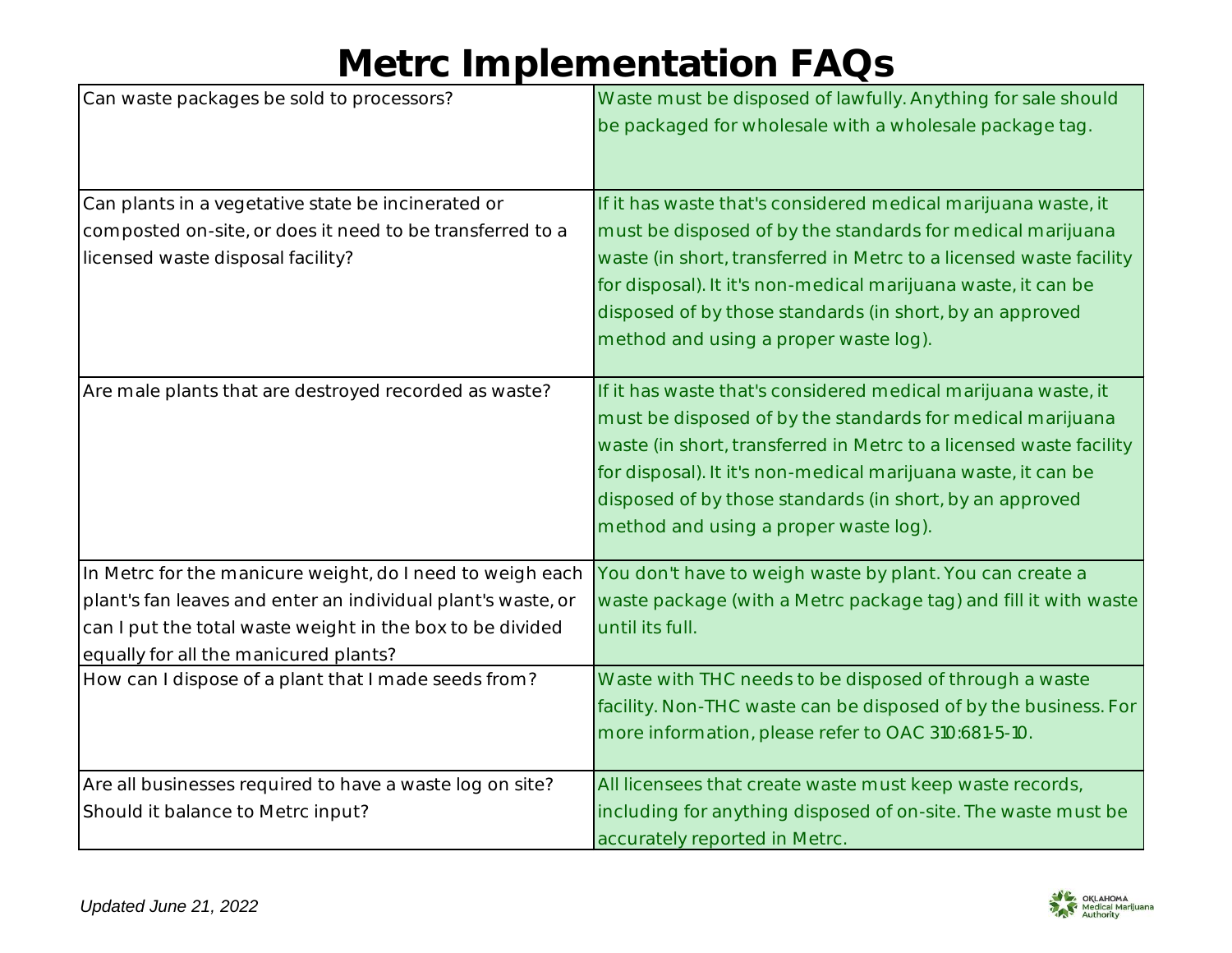| Does untagged material need to be disposed of by May 26       | The licensee must dispose of untagged material on or before     |
|---------------------------------------------------------------|-----------------------------------------------------------------|
| (or Aug. 24 for dispensaries), or can it be disposed of after | May 26 (or Aug. 24 for dispensaries), or have made              |
| those dates?                                                  | arrangements for pickup and transfer for waste disposal.        |
| How do we report tagged merchandise as waste?                 | When logged in to Metrc, create a new package from an           |
|                                                               | existing package, and ensure the new package is of an item      |
|                                                               | created under the waste item category. Licensees can then       |
|                                                               | transfer the waste package to a waste disposal facility through |
|                                                               | the licensed transfer process.                                  |
| How should waste be tagged in Metrc? Not all waste is the     | When logged in to Metrc, navigate to the waste tab in the       |
| same. (i.e. a bag of wet leaves from a grow)                  | plants screen. Select waste, and use the package waste button   |
|                                                               | to create the package for waste. Licensees must have created    |
|                                                               | an item in the waste item category to ensure they have it       |
|                                                               | available to assign to the new package. Multiple waste entries  |
|                                                               | may be combined into one waste package. For plant waste out     |
|                                                               | of a harvest, the licensee must drill down on the harvest batch |
|                                                               | and the waste tab underneath it to perform the same action.     |
|                                                               |                                                                 |
| How can I use Metrc to account for products that are          | Report the products as waste using the Record Waste             |
| disposed for failing a test?                                  | function.                                                       |
| How can I dispose of a product that failed a Metals test?     | Report the products as waste using the Record Waste             |
|                                                               | function. The waste will then be manifested within Metrc for    |
|                                                               | waste company disposal.                                         |
| I'm already fully Metrc compliant but my waste pickup         | You can transfer products now using the OMMA Monthly            |
| provider is not. How do I transfer my product to them until   | Reporting Template. By May 26, all waste facilities must be     |
| they're Metrc compliant?                                      | Metrc compliant. Then the transfers can be tracked in Metrc     |
|                                                               | alone.                                                          |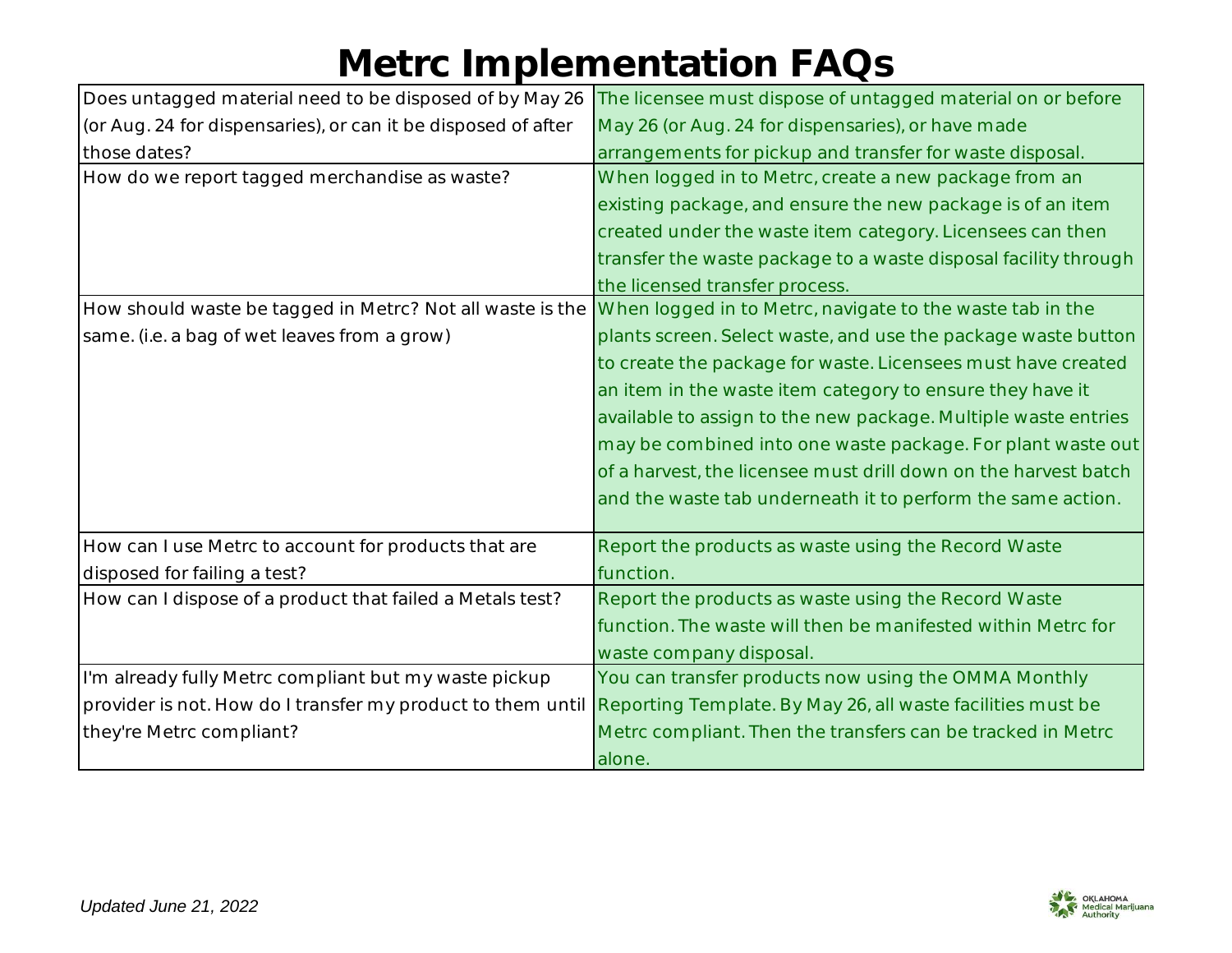| How do transporters (waste or commercial) take untagged Transporters and waste facilities are permitted to handle |                                                                 |
|-------------------------------------------------------------------------------------------------------------------|-----------------------------------------------------------------|
| products to waste facilities after May 26? This could occur                                                       | untagged products between May 27 and Aug. 24. There should      |
| with untagged dispensary waste or waste pickups                                                                   | not be untagged products to dispose of or transfer to a waste   |
| arranged on or before May 26. The same question applies                                                           | facility after Aug. 24.                                         |
| to untagged transfers to waste disposal facilities after Aug.                                                     |                                                                 |
| 24 if the transfer was arranged on or before Aug. 24.                                                             |                                                                 |
|                                                                                                                   |                                                                 |
| If a waste facility picks up our waste, do we need to create                                                      | Yes, if you have product leaving your license then you should   |
| a transfer?                                                                                                       | record that in Metrc. So, if you are sending product to a Waste |
|                                                                                                                   | Disposal licensee, then you will create the manifest and the    |
|                                                                                                                   | Waste Disposal facility will receive that transfer into their   |
|                                                                                                                   | license so that they can adjust the package down to record the  |
|                                                                                                                   | disposal.                                                       |
| Are soil and roots considered waste that needs to be                                                              | For harvesting, only the plant cut above the root ball is       |
| weighed?                                                                                                          | weighed and entered for a harvest so that would not include     |
|                                                                                                                   | the weight of the root ball or soil.                            |
| Is live plant waste required to be reported in the                                                                | Live plant waste is required in all phases. OMMA will revisit   |
| immature, vegetative and flower growth phases?                                                                    | plant destruction at a later date.                              |
|                                                                                                                   |                                                                 |
|                                                                                                                   | Immature plant batch waste is required to be documented         |
|                                                                                                                   | prior to the destruction of the immature plants in the plant    |
|                                                                                                                   | batch. According to regulations, commercial licensees,          |
|                                                                                                                   | medical marijuana research facilities and medical marijuana     |
|                                                                                                                   | education facilities engaged in the disposal of medical         |
|                                                                                                                   | marijuana waste shall create and maintain documentation         |
| Do I need to report the plant waste before destroying an                                                          | that includes precise weights or counts of medical marijuana    |
| immature planting batch?                                                                                          | waste and the manner in which the waste is disposed.            |